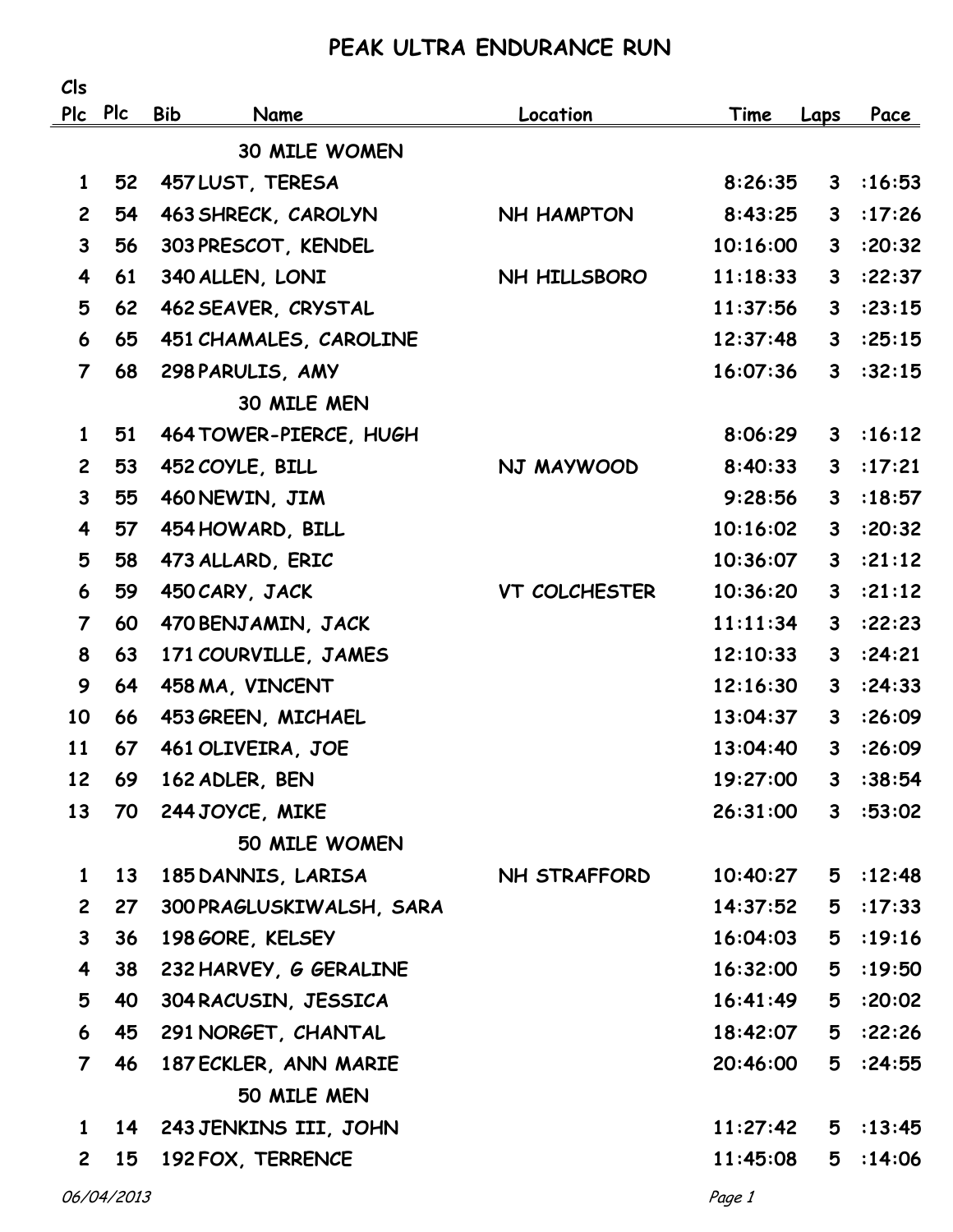| Cls                     |                 |                                          |                      |            |                 |         |
|-------------------------|-----------------|------------------------------------------|----------------------|------------|-----------------|---------|
| <b>Plc</b>              | <b>Plc</b>      | <b>Bib</b><br>Name                       | Location             | Time       | Laps            | Pace    |
|                         |                 | 50 MILE MEN                              |                      |            |                 |         |
| $\mathbf{3}$            | 16              | 275 MCSHANE, GRAHAM                      | <b>MA WEYMOUTH</b>   | 11:52:31   | 5               | :14:15  |
| 4                       | 17              | 251 LALUS, ROBERT                        | <b>NH STRAFFORD</b>  | 12:05:43   | 5               | :14:30  |
| 5                       | 18              | 294 PAGE, THOMAS                         |                      | 12:15:04   | 5               | :14:42  |
| 6                       | 19              | 313 ROY, KEVIN                           | <b>ME PHIPPSBURG</b> | 12:20:48   | 5               | :14:48  |
| $\overline{7}$          | 20              | 250 LAGUERRE, TED                        |                      | 12:40:43   | 5               | :15:12  |
| 8                       | 21              | 471 COMPONOLO, JEFF                      |                      | 13:42:19   | 5               | :16:26  |
| 9                       | 22              | 222 HALOVATCH, MIKE                      |                      | 13:42:23   | 5               | :16:26  |
| 10                      | 23              | 176 CREVELING, LARRY                     |                      | 13:54:54   | 5               | :16:41  |
| 11                      | 24              | 469 COMO, JASON                          |                      | 14:14:41   | 5               | :17:05  |
| 12                      | 25              | 264 MACBEATH, GAVIN                      | <b>MA DANVERS</b>    | 14:19:23   | 5               | :17:11  |
| 13                      | 26              | 194 SPENCER, WILLIAM                     |                      | 14:35:28   | 5               | :17:30  |
| 14                      | 28              | 309 ROBERT, JOSHUA                       |                      | 14:43:26   | 5               | :17:40  |
| 15                      | 30              | 191 FOX, PETER                           |                      | 15:27:54   | 5               | :18:33  |
| 16                      | 31              | 307 RAYMOND, RICHARD                     |                      | 15:37:03   | 5               | :18:44  |
| 17                      | 32              | 249 KRAICS, RICK                         | <b>MA MARSTONS</b>   | 15:43:11   | 5               | :18:51  |
|                         |                 |                                          | <b>MILLS</b>         |            |                 |         |
| 18                      | 33              | 338 ZEC, MICHAEL                         | NY NEW YORK          | 15:43:17   | 5               | :18:51  |
| 19                      | 34              | 261 LEHNEMAN, JAMES                      |                      | 15:43:24   | 5               | :18:52  |
| 20                      | 35              | 182 CULMO, BRIAN                         |                      | 15:45:36   | 5               | :18:54  |
| 21                      | 37 <sub>2</sub> | 245 KAVANAGH, PAUL                       |                      | 16:30:06 5 |                 | :19:48  |
| 22                      | 39              | 334 VAN BUREN, ROY                       | MA READING           | 16:32:05   | 5               | :19:50  |
| 23                      | 41              | 336 YOUMANS, RICHARD                     |                      | 17:23:19   | 5               | :20:51  |
| 24                      | 42              | 325 SMITH, ROBERT                        | NY EAST BERNE        | 18:22:07   | 5               | :22:02  |
| 25                      | 47              | 217 GREGORY, LUKE                        |                      | 20:56:19   | 5               | :25:07  |
| 26                      | 48              | 326 SONTAG, YITZY                        |                      | 22:50:00   | 5               | :27:24  |
|                         |                 | 100 Milers                               |                      |            |                 |         |
| $\mathbf{1}$            | $\mathbf{2}$    | 160 WOODY, JEFF                          |                      | 29:20:00   | 10              | :17:36  |
| $\overline{2}$          | 3 <sup>1</sup>  | 88 JOYCE, CONOR                          |                      | 31:40:00   | 10              | :19:00  |
| $\mathbf{3}$            | 5               | 71 ECKLER, JOSHUA                        | MD LEONARDTOWN       | 42:30:00   | 10 <sub>1</sub> | :25:30  |
| $\overline{\mathbf{4}}$ | 6               | 123 LOCKWOOD III, QUENTIN<br><b>SKIP</b> |                      | 42:30:00   | 10              | :25:30  |
| 5                       | 8               | 70 DELIBAC, DAVID                        | VT GRAND ISLE        | 50:46:00   | 10              | :30:27  |
| 6                       | <b>11</b>       | 151 SCHLACHTER, MARGARET                 | VT KILLINGTON        | 18:28:19   | 6               | : 11:04 |
| $\overline{7}$          | 29              | 122 LAMOUREUX, SIMON-PIERRE              |                      | 15:11:06   | 5               | : 9:06  |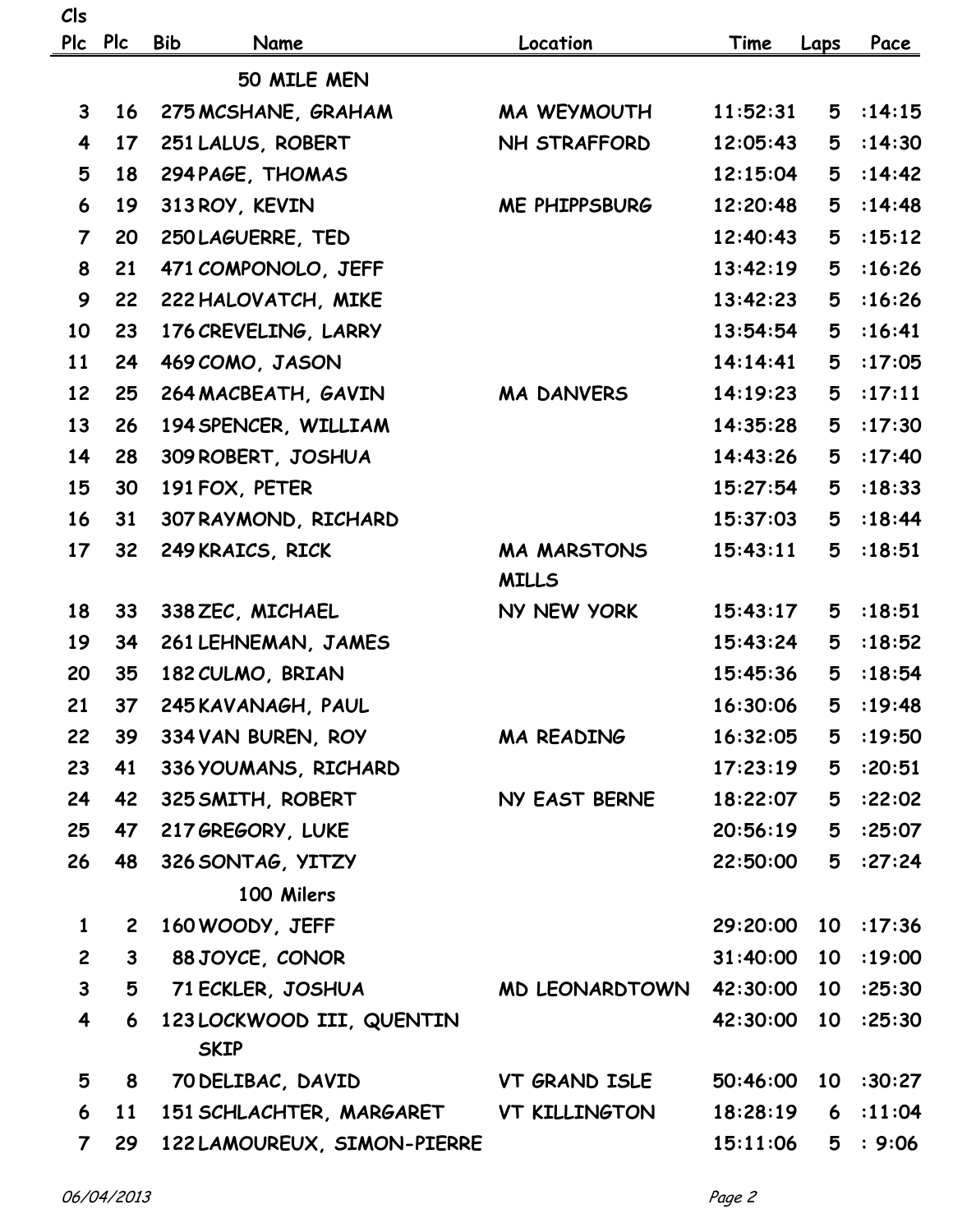|                         | Plc Plc        | <b>Bib</b><br>Name        | Location            | Time     | Laps           | Pace              |
|-------------------------|----------------|---------------------------|---------------------|----------|----------------|-------------------|
|                         |                | 100 Milers                |                     |          |                |                   |
| 8                       | 43             | 136 MCCLELLAN, MATTHEW    |                     | 18:23:30 | 5              | : 11:02           |
| 9                       | 44             | 456 JONES, CONNOR         |                     | 18:23:31 | 5              | :11:02            |
| 10                      | 49             | 455 JOHNSON, LUKE         |                     | 13:35:39 | $\overline{4}$ | : 8:09            |
|                         |                | 200 Milers                |                     |          |                |                   |
| $\mathbf{1}$            | $\mathbf{1}$   | 46 SPILOTRAS, ROBERT      |                     | 57:11:40 | 13             | :17:09            |
| $\overline{2}$          | 4              | 45 POSNER, KENNETH        | NY NEW YORK         | 38:13:44 | 10             | :11:28            |
| $\mathbf{3}$            | $\overline{7}$ | 42 O'NEILL, BRANDON       |                     | 43:40:08 | $10-10$        | :13:06            |
| $\overline{\mathbf{4}}$ | 9              | 61 WATSON, PHILLIP        |                     | 57:11:29 | 10             | :17:09            |
| 5                       | 10             | 30 FETTEROLF, JARED       |                     | 26:24:51 | 9              | : 7:55            |
| 6                       | 12             | 38 MATTESON, MICHAEL      | IL CARBONDALE       | 21:41:00 | 6              | : 6:30            |
| $\overline{7}$          | 50             | 66 WILLIAMS, SPENCER      | <b>MA HUDSON</b>    | 7:45:00  | $\mathbf{3}$   | : 2:19            |
|                         |                | Did Not Finish            |                     |          |                |                   |
|                         |                | 67 BLEAKLEY, LAURA        | NH BEDFORD          | 8:44:08  |                | 32:54:42          |
|                         |                | 465 TRIANO, AMY           |                     | 10:09:58 |                | 1 10:09:58        |
|                         |                | 472 KELLNER, BILL         | <b>VT CHARLOTTE</b> | 6:19:45  |                | 16:19:45          |
|                         |                | 248 KEDDELL, SARAH        |                     | 15:28:25 |                | 4 3:52:06         |
|                         |                | 308 RIS, OLIVIA           |                     | 11:38:20 |                | 3.3:52:46         |
|                         |                | 328 SORRELL, BARBARA      |                     | 13:09:52 |                | 34:23:17          |
|                         |                | 266 MADDEN, LISA          | NY BRONX            | 3:52:21  |                | 21:56:10          |
|                         |                | 177 CROSSMAN, ROBIN       | <b>VT NORTH</b>     | 17:39:00 |                | 4 4:24:45         |
|                         |                |                           | <b>CHITTENDEN</b>   |          |                |                   |
|                         |                | 329 STAPLETON, BRYAN      |                     | 9:08:18  |                | $3 \cdot 3:02:46$ |
|                         |                | 335 WILLISON, JOEL        |                     | 9:48:26  |                | $3 \cdot 3:16:08$ |
|                         |                | 279 MENNER, THOMAS        |                     | 11:37:59 |                | 3.3:52:39         |
|                         |                | 265 MACLIVER, JAY         | RI BARRINGTON       | 12:29:37 |                | 34:09:52          |
|                         |                | 468 DONE, MATTHEW         |                     | 3:01:33  |                | 21:30:46          |
|                         |                | 316 SCHAKNOWSKI, BJ       |                     | 4:19:50  |                | 2 2:09:55         |
|                         |                | 186 DELAHAYE, ERIC        |                     | 5:04:02  |                | $2 \; 2:32:01$    |
|                         |                | 205 GORE, MATTHEW         |                     | 5:10:16  |                | 22:35:08          |
|                         |                | 197 GILLES, BARBEAU       |                     | 5:28:09  |                | 22:44:04          |
|                         |                | 267 MCDOWELL, MICHAEL     |                     | 5:36:34  |                | 22:48:17          |
|                         |                | 270 MCDOWELL, CHRISTOPHER |                     | 5:36:38  |                | 22:48:19          |
|                         |                | 256 LAMBERT, WILLIE       |                     | 5:47:47  |                | 22:53:53          |

 **163 BESSETTE, CHRIS 163 BESSETTE, CHRIS** 

**Cls**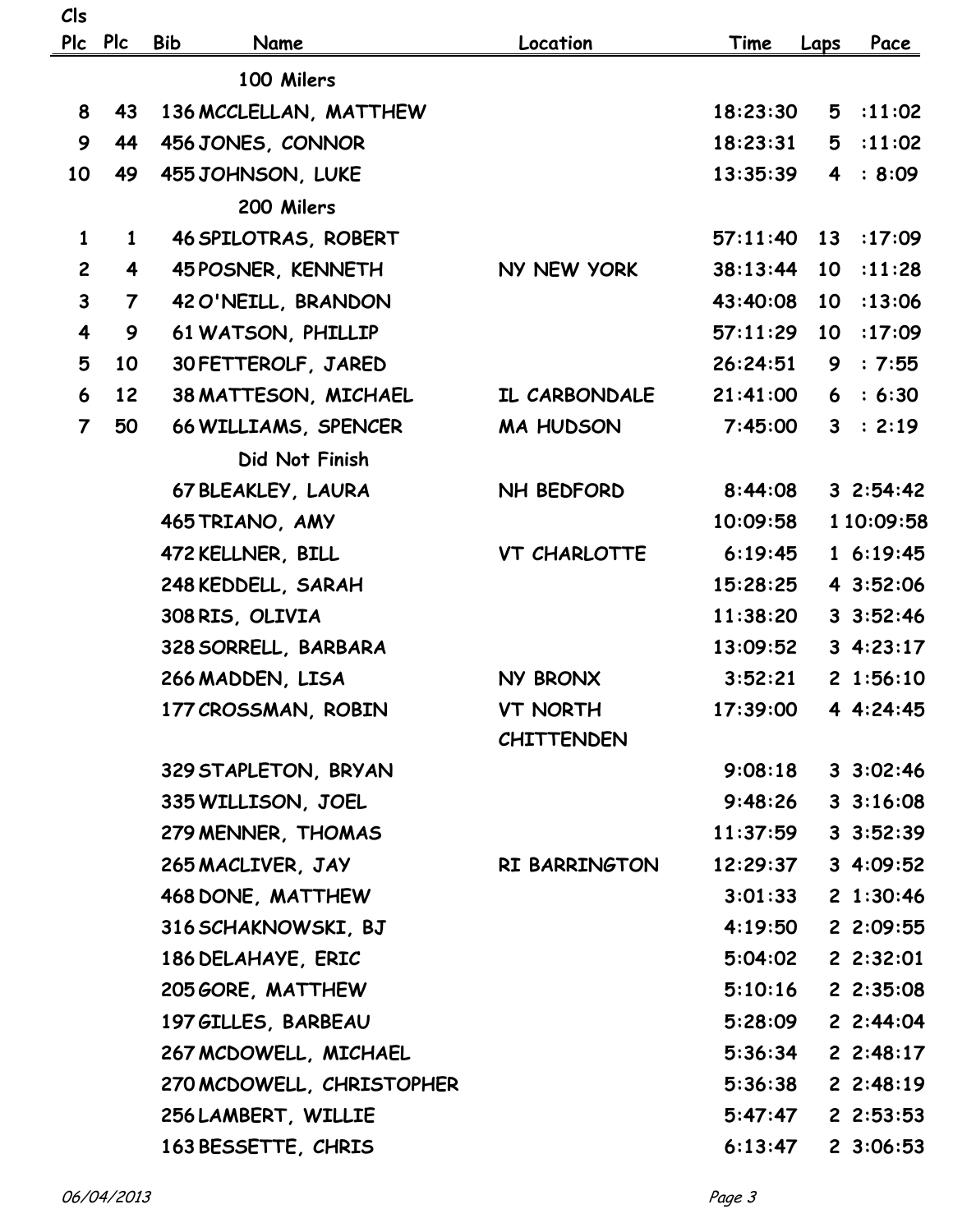## **PEAK ULTRA ENDURANCE RUN**

| Place                   | <b>Bib</b> | Name                |                        |     | Team | <b>State</b>   |             | Laps         | Time     | Pace   |
|-------------------------|------------|---------------------|------------------------|-----|------|----------------|-------------|--------------|----------|--------|
|                         |            |                     | <b>30 MILE WOMEN</b>   |     |      |                |             |              |          |        |
| 1                       |            | 457 LUST, TERESA    |                        |     |      | $\pmb{\cdot}$  |             | 3            | 08:26:35 | :16:53 |
| Splits                  | 4:47:54    | 38:41               | 2:59:59                |     |      |                |             |              |          |        |
| $1 - 10$                | 3/75       | 3/74                | 2/46                   | 0/0 | 0/0  | 0/0            | 0/0         | 0/0          | 0/0      | 0/0    |
| Splits                  | 00:00:0    | 00:00:0             | 00:00:0                |     |      |                |             |              |          |        |
| $11 - 20$               | 0/0        | 0/0                 | 0/0                    | 0/0 | 0/0  | 0/0            | 0/0         | 0/0          | 0/0      | 0/0    |
| $\overline{2}$          |            | 463 SHRECK, CAROLYN |                        |     |      |                | HAMPTON, NH | 3            | 08:43:25 | :17:26 |
| Splits                  | 5:29:03    | 45:17               | 2:29:04                |     |      |                |             |              |          |        |
| $1 - 10$                | 4/77       | 4/76                | 3/51                   | 0/0 | 0/0  | 0/0            | 0/0         | 0/0          | 0/0      | 0/0    |
| Splits                  | 00:00:0    | 00:00:0             | 00:00:0                |     |      |                |             |              |          |        |
| $11 - 20$               | 0/0        | 0/0                 | 0/0                    | 0/0 | 0/0  | 0/0            | 0/0         | 0/0          | 0/0      | 0/0    |
| 3                       |            | 303 PRESCOT, KENDEL |                        |     |      | $\pmb{\prime}$ |             | 3            | 10:16:00 | :20:32 |
| Splits                  | 3:25:44    | 1:36:33             | 5:13:41                |     |      |                |             |              |          |        |
| $1 - 10$                | 1/57       | 1/48                | 1/35                   | 0/0 | 0/0  | 0/0            | 0/0         | 0/0          | 0/0      | 0/0    |
| Splits                  | 00:00:0    | 00:00:0             | 00:00:0                |     |      |                |             |              |          |        |
| $11 - 20$               | 0/0        | 0/0                 | 0/0                    | 0/0 | 0/0  | 0/0            | 0/0         | 0/0          | 0/0      | 0/0    |
| 4                       |            | 340 ALLEN, LONI     |                        |     |      | HILLSBORO,     |             | 3            | 11:18:33 | :22:37 |
| Splits                  | 6:51:42    | 56:52               | 3:29:57                |     |      |                |             |              |          |        |
| $1 - 10$                | 5/83       | 5/82                | 4/69                   | 0/0 | 0/0  | 0/0            | 0/0         | 0/0          | 0/0      | 0/0    |
| Splits                  | 00:00:0    | 00:00:0             | 00:00:0                |     |      |                |             |              |          |        |
| $11 - 20$               | 0/0        | 0/0                 | 0/0                    | 0/0 | 0/0  | 0/0            | 0/0         | 0/0          | 0/0      | 0/0    |
| 5                       |            | 462 SEAVER, CRYSTAL |                        |     |      | $\pmb{\cdot}$  |             | 3            | 11:37:56 | :23:15 |
| Splits                  | 6:52:55    | 59:54               | 3:45:05                |     |      |                |             |              |          |        |
| $1 - 10$                | 6/85       | 6/84                | 5/71                   | 0/0 | 0/0  | 0/0            | 0/0         | 0/0          | 0/0      | 0/0    |
| Splits                  | 00:00:0    | 00:00:0             | 00:00:0                |     |      |                |             |              |          |        |
| $11 - 20$               | 0/0        | 0/0                 | 0/0                    | 0/0 | 0/0  | 0/0            | 0/0         | 0/0          | 0/0      | 0/0    |
| 6                       |            |                     | 451 CHAMALES, CAROLINE |     |      | $\pmb{\cdot}$  |             | 3            | 12:37:48 | :25:15 |
| Splits                  | 7:21:48    | 56:14               | 4:19:45                |     |      |                |             |              |          |        |
| $1 - 10$                | 7/89       | 7/86                | 6/73                   | 0/0 | 0/0  | 0/0            | 0/0         | 0/0          | 0/0      | 0/0    |
| Splits                  | 00:00:0    | 00:00:0             | 00:00:0                |     |      |                |             |              |          |        |
| $11 - 20$               | 0/0        | 0/0                 | 0/0                    | 0/0 | 0/0  | 0/0            | 0/0         | 0/0          | 0/0      | 0/0    |
| $\overline{\mathbf{7}}$ |            | 298 PARULIS, AMY    |                        |     |      | $\pmb{\cdot}$  |             | $\mathbf{3}$ | 16:07:36 | :32:15 |
| Splits                  | 4:15:17    | 2:16:54             | 9:35:25                |     |      |                |             |              |          |        |
| $1 - 10$                | 2/68       | 2/70                | 7/76                   | 0/0 | 0/0  | 0/0            | 0/0         | 0/0          | 0/0      | 0/0    |
| Splits                  | 00:00:0    | 00:00:0             | 00:00:0                |     |      |                |             |              |          |        |
| $11 - 20$               | 0/0        | 0/0                 | 0/0                    | 0/0 | 0/0  | 0/0            | 0/0         | 0/0          | 0/0      | 0/0    |
| 8                       |            | 465 TRIANO, AMY     |                        |     |      | $\pmb{\cdot}$  |             | $\mathbf{1}$ | 10:09:58 | :20:19 |
| Splits                  | 10:09:5    |                     |                        |     |      |                |             |              |          |        |
| $1 - 10$                | 8/90       | 0/0                 | 0/0                    | 0/0 | 0/0  | 0/0            | 0/0         | 0/0          | 0/0      | 0/0    |
| Splits                  | 00:00:0    |                     |                        |     |      |                |             |              |          |        |
| $11 - 20$               | 0/0        | 0/0                 | 0/0                    | 0/0 | 0/0  | 0/0            | 0/0         | 0/0          | 0/0      | 0/0    |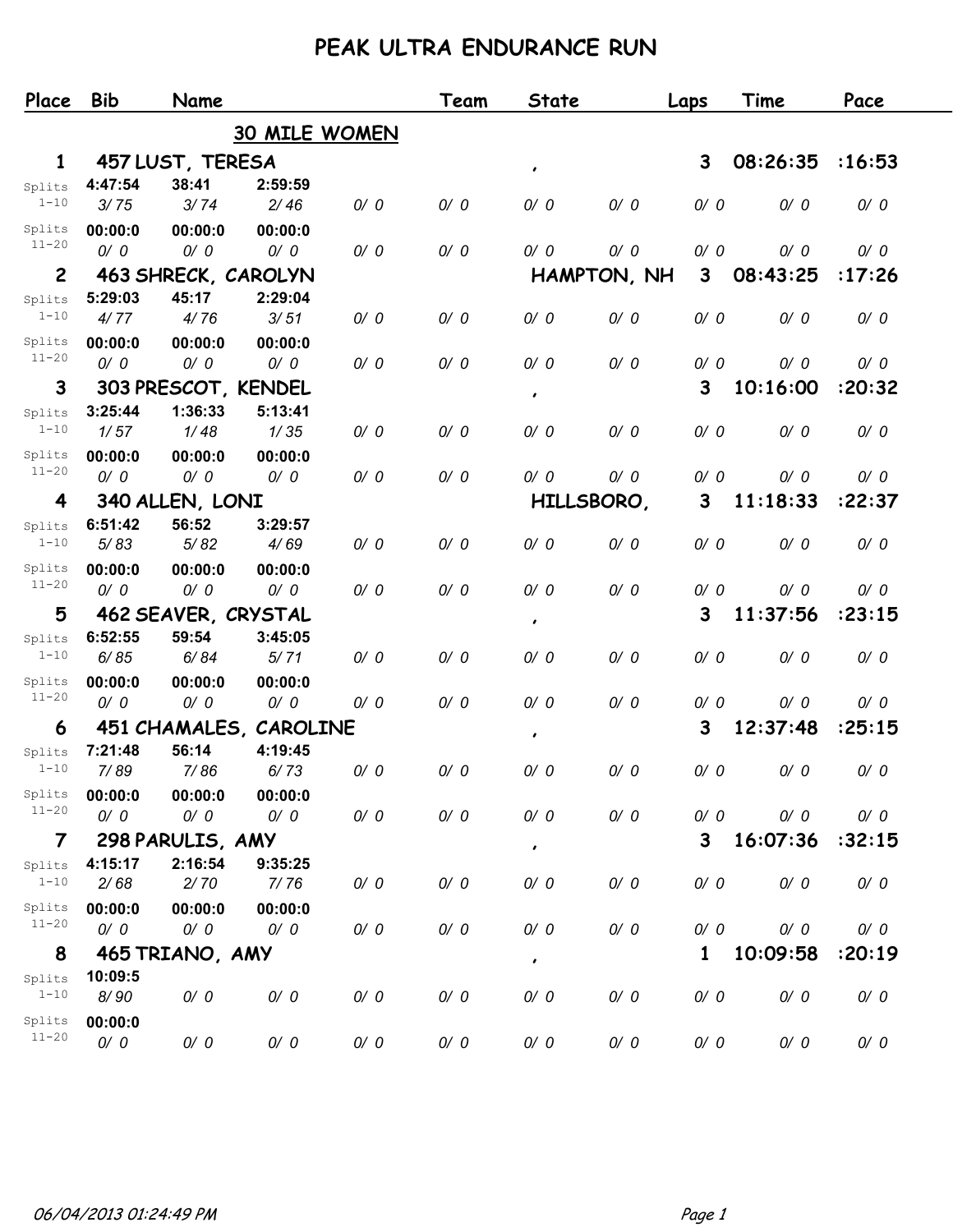| Place                   | <b>Bib</b>      | Name                        |                        |     | Team | <b>State</b>   |             | Laps | Time     | Pace   |
|-------------------------|-----------------|-----------------------------|------------------------|-----|------|----------------|-------------|------|----------|--------|
|                         |                 |                             | 30 MILE MEN            |     |      |                |             |      |          |        |
| $\mathbf{1}$            |                 |                             | 464 TOWER-PIERCE, HUGH |     |      | $\pmb{\cdot}$  |             | 3    | 08:06:29 | :16:12 |
| Splits                  | 4:45:34         | 38:42                       | 2:42:12                |     |      |                |             |      |          |        |
| $1 - 10$                | 3/74            | 2/73                        | 1/43                   | 0/0 | 0/0  | 0/0            | 0/0         | 0/0  | 0/0      | 0/0    |
| Splits                  | 00:00:0         | 00:00:0                     | 00:00:0                |     |      |                |             |      |          |        |
| $11 - 20$               | 0/0             | 0/0                         | 0/0                    | 0/0 | 0/0  | 0/0            | 0/0         | 0/0  | 0/0      | 0/0    |
| $\mathbf{2}$            |                 | 452 COYLE, BILL             |                        |     |      | MAYWOOD,       |             | 3    | 08:40:33 | :17:21 |
| Splits                  | 5:05:12         | 40:43                       | 2:54:37                |     |      |                |             |      |          |        |
| $1 - 10$                | 4/76            | 3/75                        | 2/50                   | 0/0 | 0/0  | 0/0            | 0/0         | 0/0  | 0/0      | 0/0    |
| Splits<br>$11 - 20$     | 00:00:0         | 00:00:0                     | 00:00:0                |     |      |                |             |      |          |        |
|                         | 0/0             | 0/0                         | 0/0                    | 0/0 | 0/0  | 0/0            | 0/0         | 0/0  | 0/0      | 0/0    |
| 3                       |                 | 460 NEWIN, JIM              |                        |     |      | $\pmb{\cdot}$  |             | 3    | 09:28:56 | :18:57 |
| Splits                  | 5:38:25         | 48:37                       | 3:01:53                |     |      |                |             |      |          |        |
| $1 - 10$                | 5/78            | 4/77                        | 4/57                   | 0/0 | 0/0  | 0/0            | 0/0         | 0/0  | 0/0      | 0/0    |
| Splits<br>$11 - 20$     | 00:00:0         | 00:00:0                     | 00:00:0                |     |      |                |             |      |          |        |
|                         | 0/0             | 0/0                         | 0/0                    | 0/0 | 0/0  | 0/0            | 0/0         | 0/0  | 0/0      | 0/0    |
| 4                       |                 | 454 HOWARD, BILL            |                        |     |      | $\pmb{\cdot}$  |             | 3    | 10:16:02 | :20:32 |
| Splits<br>$1 - 10$      | 5:57:35<br>6/79 | 49:31<br>6/79               | 3:28:54<br>5/63        | 0/0 | 0/0  | 0/0            | 0/0         | 0/0  | 0/0      | 0/0    |
|                         |                 |                             |                        |     |      |                |             |      |          |        |
| Splits<br>$11 - 20$     | 00:00:0<br>0/0  | 00:00:0<br>0/0              | 00:00:0<br>0/0         | 0/0 | 0/0  | 0/0            | 0/0         | 0/0  | 0/0      | 0/0    |
| 5                       |                 |                             |                        |     |      |                |             | 3    | 10:36:07 | :21:12 |
|                         | 6:14:01         | 473 ALLARD, ERIC<br>1:05:17 | 3:16:49                |     |      | $\pmb{\cdot}$  |             |      |          |        |
| Splits<br>$1 - 10$      | 7/80            | 8/81                        | 6/64                   | 0/0 | 0/0  | 0/0            | 0/0         | 0/0  | 0/0      | 0/0    |
| Splits                  | 00:00:0         | 00:00:0                     | 00:00:0                |     |      |                |             |      |          |        |
| $11 - 20$               | 0/0             | 0/0                         | 0/0                    | 0/0 | 0/0  | 0/0            | 0/0         | 0/0  | 0/0      | 0/0    |
| 6                       |                 | 450 CARY, JACK              |                        |     |      |                | COLCHESTER. | 3    | 10:36:20 | :21:12 |
| Splits                  | 6:14:04         | 1:05:10                     | 3:17:05                |     |      |                |             |      |          |        |
| $1 - 10$                | 8/81            | 7/80                        | 7/65                   | 0/0 | 0/0  | 0/0            | 0/0         | 0/0  | 0/0      | 0/0    |
| Splits                  | 00:00:0         | 00:00:0                     | 00:00:0                |     |      |                |             |      |          |        |
| $11 - 20$               | 0/0             | 0/0                         | 0/0                    | 0/0 | 0/0  | 0/0            | 0/0         | 0/0  | 0/0      | 0/0    |
| $\overline{\mathbf{7}}$ |                 | 470 BENJAMIN, JACK          |                        |     |      |                |             | 3    | 11:11:34 | :22:23 |
| Splits                  | 6:58:27         | 53:55                       | 3:19:11                |     |      | $\pmb{\prime}$ |             |      |          |        |
| $1 - 10$                | 11/86           | 9/83                        | 8/68                   | 0/0 | 0/0  | 0/0            | 0/0         | 0/0  | 0/0      | 0/0    |
| Splits                  | 00:00:0         | 00:00:0                     | 00:00:0                |     |      |                |             |      |          |        |
| $11 - 20$               | 0/0             | 0/0                         | 0/0                    | 0/0 | 0/0  | 0/0            | 0/0         | 0/0  | 0/0      | 0/0    |
| 8                       |                 | 171 COURVILLE,              | <b>JAMES</b>           |     |      | $\pmb{\cdot}$  |             | 3    | 12:10:33 | :24:21 |
| Splits                  | 6:52:29         | 1:01:55                     | 4:16:08                |     |      |                |             |      |          |        |
| $1 - 10$                | 10/84           | 10/85                       | 9/72                   | 0/0 | 0/0  | 0/0            | 0/0         | 0/0  | 0/0      | 0/0    |
| Splits                  | 00:00:0         | 00:00:0                     | 00:00:0                |     |      |                |             |      |          |        |
| $11 - 20$               | 0/0             | 0/0                         | 0/0                    | 0/0 | 0/0  | 0/0            | 0/0         | 0/0  | 0/0      | 0/0    |
| 9                       |                 | 458 MA, VINCENT             |                        |     |      | $\pmb{\cdot}$  |             | 3    | 12:16:30 | :24:33 |
| Splits                  | 2:59:13         | 1:31:35                     | 7:45:41                |     |      |                |             |      |          |        |
| $1 - 10$                | 1/42            | 1/37                        | 3/56                   | 0/0 | 0/0  | 0/0            | 0/0         | 0/0  | 0/0      | 0/0    |
| Splits                  | 00:00:0         | 00:00:0                     | 00:00:0                |     |      |                |             |      |          |        |
| $11 - 20$               | 0/0             | 0/0                         | 0/0                    | 0/0 | 0/0  | 0/0            | 0/0         | 0/0  | 0/0      | 0/0    |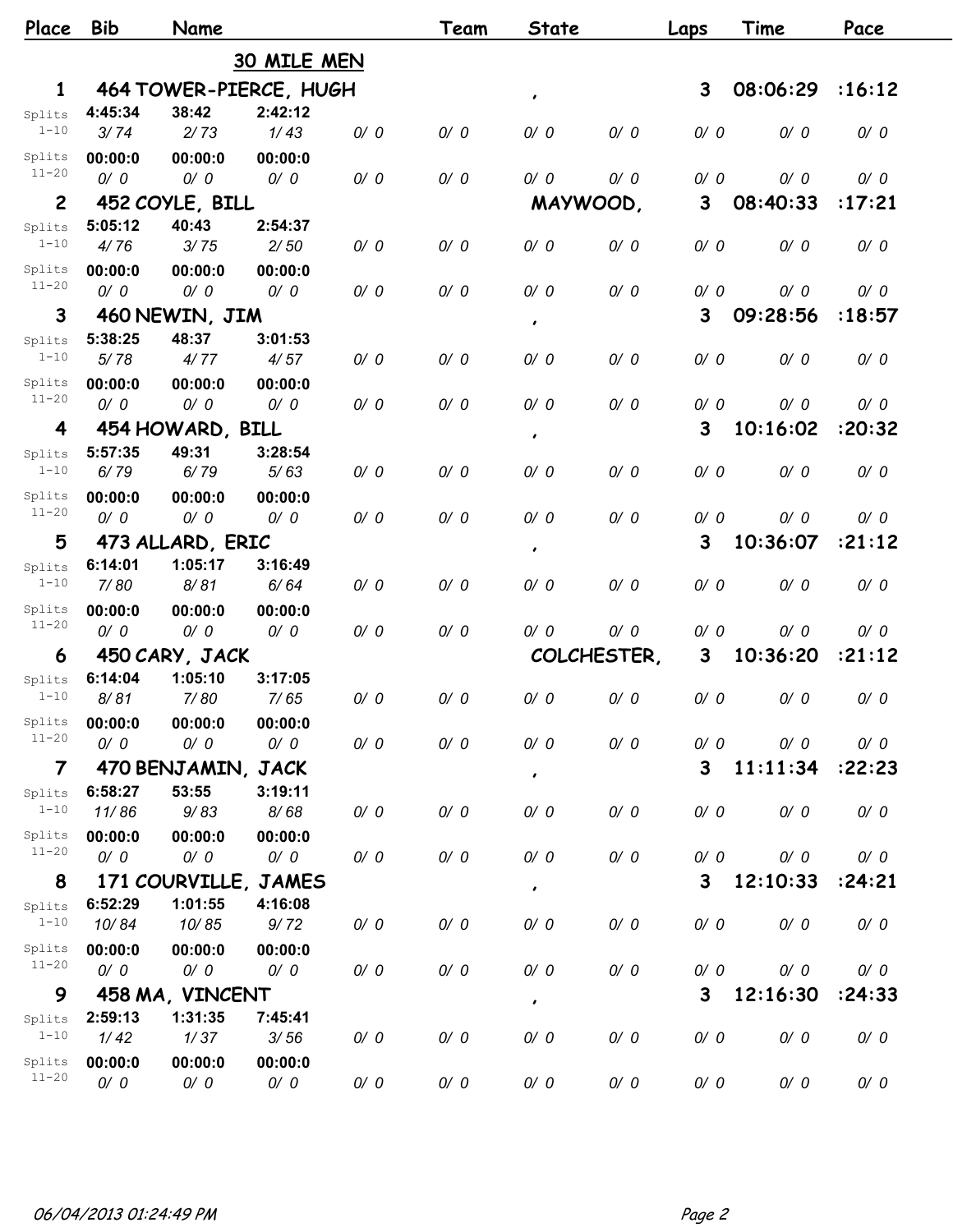| Place               | <b>Bib</b>      | Name                     |                 |                 | Team            | <b>State</b>  |             | Laps | Time     | Pace   |  |
|---------------------|-----------------|--------------------------|-----------------|-----------------|-----------------|---------------|-------------|------|----------|--------|--|
| 10                  |                 | 453 GREEN, MICHAEL       |                 |                 |                 | $\pmb{\cdot}$ |             | 3    | 13:04:37 | :26:09 |  |
| Splits              | 7:01:11         | 1:23:03                  | 4:40:22         |                 |                 |               |             |      |          |        |  |
| $1 - 10$            | 12/87           | 12/88                    | 10/74           | 0/0             | 0/0             | 0/0           | 0/0         | 0/0  | 0/0      | 0/0    |  |
| Splits              | 00:00:0         | 00:00:0                  | 00:00:0         |                 |                 |               |             |      |          |        |  |
| $11 - 20$           | 0/0             | 0/0                      | 0/0             | 0/0             | 0/0             | 0/0           | 0/0         | 0/0  | 0/0      | 0/0    |  |
| 11                  |                 | 461 OLIVEIRA, JOE        |                 |                 |                 | $\pmb{\cdot}$ |             | 3    | 13:04:40 | :26:09 |  |
| Splits              | 7:01:18         | 1:22:54                  | 4:40:27         |                 |                 |               |             |      |          |        |  |
| $1 - 10$            | 13/88           | 11/87                    | 11/75           | 0/0             | 0/0             | 0/0           | 0/0         | 0/0  | 0/0      | 0/0    |  |
| Splits              | 00:00:0         | 00:00:0                  | 00:00:0         |                 |                 |               |             |      |          |        |  |
| $11 - 20$           | 0/0             | 0/0                      | 0/0             | 0/0             | 0/0             | 0/0           | 0/0         | 0/0  | 0/0      | 0/0    |  |
| 12                  |                 | 162 ADLER, BEN           |                 |                 |                 | $\pmb{\cdot}$ |             | 3    | 19:27:00 | :38:54 |  |
| Splits              | 10:50:1         | 1:29:41                  | 7:06:58         |                 |                 |               |             |      |          |        |  |
| $1 - 10$            | 14/91           | 13/89                    | 12/78           | 0/0             | 0/0             | 0/0           | 0/0         | 0/0  | 0/0      | 0/0    |  |
| Splits              | 00:00:0         | 00:00:0                  | 00:00:0         |                 |                 |               |             |      |          |        |  |
| $11 - 20$           | 0/0             | 0/0                      | 0/0             | 0/0             | 0/0             | 0/0           | 0/0         | 0/0  | 0/0      | 0/0    |  |
| 13                  |                 | 244 JOYCE, MIKE          |                 |                 |                 | $\pmb{\cdot}$ |             | 3    | 26:31:00 | :53:02 |  |
| Splits              | 4:03:08         | 2:25:14                  | 20:02:3         |                 |                 |               |             |      |          |        |  |
| $1 - 10$            | 2/73            | 5/78                     | 13/79           | 0/0             | 0/0             | 0/0           | 0/0         | 0/0  | 0/0      | 0/0    |  |
| Splits              | 00:00:0         | 00:00:0                  | 00:00:0         |                 |                 |               |             |      |          |        |  |
| $11 - 20$           | 0/0             | 0/0                      | 0/0             | 0/0             | 0/0             | 0/0           | 0/0         | 0/0  | 0/0      | 0/0    |  |
| 14                  |                 | 472 KELLNER, BILL        |                 |                 |                 |               | CHARLOTTE,  | 1    | 06:19:45 | :12:39 |  |
| Splits              | 6:19:45         |                          |                 |                 |                 |               |             |      |          |        |  |
| $1 - 10$            | 9/82            | 0/0                      | 0/0             | 0/0             | 0/0             | 0/0           | 0/0         | 0/0  | 0/0      | 0/0    |  |
| Splits              | 00:00:0         |                          |                 |                 |                 |               |             |      |          |        |  |
| $11 - 20$           | 0/0             | 0/0                      | 0/0             | 0/0             | 0/0             | 0/0           | 0/0         | 0/0  | 0/0      | 0/0    |  |
|                     |                 |                          |                 | 100 MILE WOMEN  |                 |               |             |      |          |        |  |
| 1                   |                 | 67 BLEAKLEY, LAURA       |                 |                 |                 |               | BEDFORD, NH | 3    | 08:44:08 | : 5:14 |  |
| Splits              | 2:30:54         | 3:04:21                  | 3:08:52         |                 |                 |               |             |      |          |        |  |
| $1 - 10$            | 1/18            | 1/56                     | 1/15            | 0/0             | 0/0             | 0/0           | 0/0         | 0/0  | 0/0      | 0/0    |  |
| Splits              | 00:00:0         | 00:00:0                  | 00:00:0         |                 |                 |               |             |      |          |        |  |
| $11 - 20$           | 0/0             | 0/0                      | 0/0             | 0/0             | 0/0             | 0/0           | 0/0         | 0/0  | 0/0      | 0/0    |  |
|                     |                 |                          | 50 MILE WOMEN   |                 |                 |               |             |      |          |        |  |
|                     |                 |                          |                 |                 |                 |               |             |      |          |        |  |
| $\mathbf{1}$        |                 | 185 DANNIS, LARISA       |                 |                 |                 |               | STRAFFORD,  | 5    | 10:40:27 | :12:48 |  |
| Splits<br>$1 - 10$  | 2:24:03<br>1/14 | 1:00:15<br>1/14          | 4:19:41<br>1/10 | 35:20<br>1/8    | 2:21:05<br>1/8  | 0/0           | 0/0         | 0/0  | 0/0      | 0/0    |  |
|                     |                 |                          |                 |                 |                 |               |             |      |          |        |  |
| Splits<br>$11 - 20$ | 00:00:0<br>0/0  | 00:00:0<br>0/0           | 00:00:0         | 00:00:0<br>0/0  | 00:00:0<br>0/0  | 0/0           | 0/0         |      |          | 0/0    |  |
|                     |                 |                          | 0/0             |                 |                 |               |             | 0/0  | 0/0      |        |  |
| $\overline{c}$      |                 | 300 PRAGLUSKIWALSH, SARA |                 |                 |                 | $\pmb{\cdot}$ |             | 5    | 14:37:52 | :17:33 |  |
| Splits<br>$1 - 10$  | 2:46:03<br>2/35 | 1:15:33<br>3/24          | 6:00:16<br>2/31 | 52:31<br>$2/20$ | 3:43:26<br>2/23 | 0/0           | 0/0         | 0/0  | 0/0      | 0/0    |  |
|                     |                 |                          |                 |                 |                 |               |             |      |          |        |  |
| Splits<br>$11 - 20$ | 00:00:0<br>0/0  | 00:00:0                  | 00:00:0         | 00:00:0<br>0/0  | 00:00:0<br>0/0  | 0/0           | 0/0         |      |          |        |  |
|                     |                 | 0/0                      | 0/0             |                 |                 |               |             | 0/0  | 0/0      | 0/0    |  |
| 3                   |                 | 198 GORE, KELSEY         |                 |                 |                 | $\pmb{\cdot}$ |             | 5    | 16:04:03 | :19:16 |  |
| Splits<br>$1 - 10$  | 3:01:50         | 1:23:50                  | 6:33:02         | 1:03:09         | 4:02:10         |               | 0/0         | 0/0  | 0/0      | 0/0    |  |
|                     | 3/45            | 4/34                     | 4/42            | 4/31            | 3/33            | 0/0           |             |      |          |        |  |
| Splits<br>$11 - 20$ | 00:00:0         | 00:00:0                  | 00:00:0         | 00:00:0         | 00:00:0         |               |             |      |          |        |  |
|                     | 0/0             | 0/0                      | 0/0             | 0/0             | 0/0             | 0/0           | 0/0         | 0/0  | 0/0      | 0/0    |  |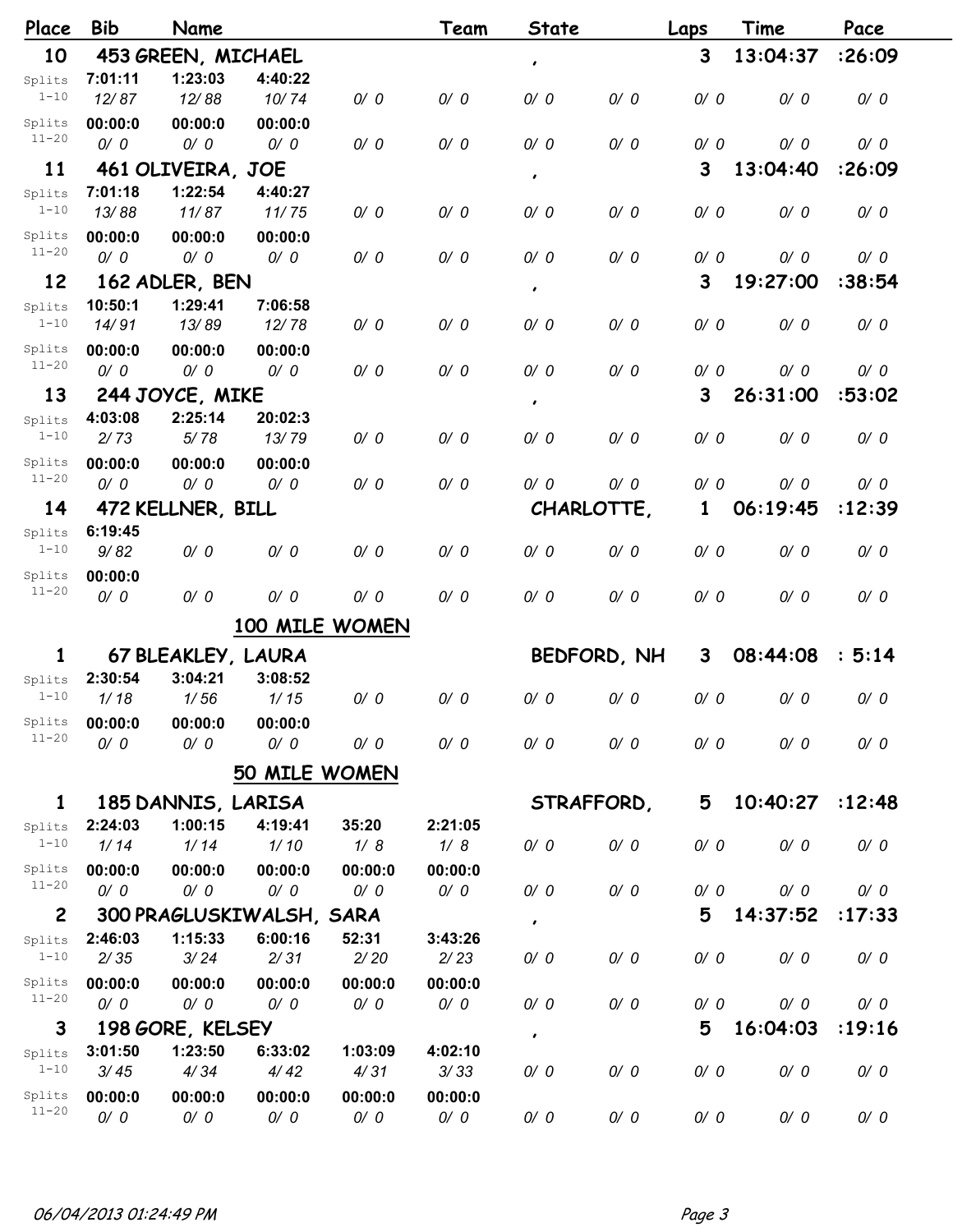| Place     | <b>Bib</b> | Name                 |                        |         | Team    | <b>State</b>  |     | Laps         | Time     | Pace   |
|-----------|------------|----------------------|------------------------|---------|---------|---------------|-----|--------------|----------|--------|
| 4         |            |                      | 232 HARVEY, G GERALINE |         |         | $\pmb{\cdot}$ |     | 5            | 16:32:00 | :19:50 |
| Splits    | 3:13:51    | 1:28:12              | 7:05:37                | 56:46   | 3:47:32 |               |     |              |          |        |
| $1 - 10$  | $5/50$     | 6/41                 | 6/52                   | 5/35    | 4/35    | 0/0           | 0/0 | 0/0          | 0/0      | 0/0    |
| Splits    | 00:00:0    | 00:00:0              | 00:00:0                | 00:00:0 | 00:00:0 |               |     |              |          |        |
| $11 - 20$ | 0/0        | 0/0                  | 0/0                    | 0/0     | 0/0     | 0/0           | 0/0 | 0/0          | 0/0      | 0/0    |
| 5         |            |                      | 304 RACUSIN, JESSICA   |         |         | $\pmb{\cdot}$ |     | 5            | 16:41:49 | :20:02 |
| Splits    | 3:10:45    | 1:20:58              | 6:22:50                | 48:33   | 4:58:41 |               |     |              |          |        |
| $1 - 10$  | 4/47       | 5/38                 | 3/40                   | 3/27    | 5/37    | 0/0           | 0/0 | 0/0          | 0/0      | 0/0    |
| Splits    | 00:00:0    | 00:00:0              | 00:00:0                | 00:00:0 | 00:00:0 |               |     |              |          |        |
| $11 - 20$ | 0/0        | 0/0                  | 0/0                    | 0/0     | 0/0     | 0/0           | 0/0 | 0/0          | 0/0      | 0/0    |
| 6         |            | 291 NORGET, CHANTAL  |                        |         |         | $\pmb{\cdot}$ |     | 5            | 18:42:07 | :22:26 |
| Splits    | 4:15:25    | 1:41:19              | 7:11:27                | 1:21:41 | 4:12:13 |               |     |              |          |        |
| $1 - 10$  | 11/70      | 10/67                | 7/60                   | 6/47    | 6/45    | 0/0           | 0/0 | 0/0          | 0/0      | 0/0    |
| Splits    | 00:00:0    | 00:00:0              | 00:00:0                | 00:00:0 | 00:00:0 |               |     |              |          |        |
| $11 - 20$ | 0/0        | 0/0                  | 0/0                    | 0/0     | 0/0     | 0/0           | 0/0 | 0/0          | 0/0      | 0/0    |
| 7         |            |                      | 187 ECKLER, ANN MARIE  |         |         | $\pmb{\cdot}$ |     | 5            | 20:46:00 | :24:55 |
| Splits    | 4:08:50    | 2:02:35              | 8:20:32                | 1:24:44 | 4:49:18 |               |     |              |          |        |
| $1 - 10$  | 10/67      | 11/68                | 10/70                  | 8/49    | 7/46    | 0/0           | 0/0 | 0/0          | 0/0      | 0/0    |
| Splits    | 00:00:0    | 00:00:0              | 00:00:0                | 00:00:0 | 00:00:0 |               |     |              |          |        |
| $11 - 20$ | 0/0        | 0/0                  | 0/0                    | 0/0     | 0/0     | 0/0           | 0/0 | 0/0          | 0/0      | 0/0    |
| 8         |            | 248 KEDDELL, SARAH   |                        |         |         | $\pmb{\cdot}$ |     | 4            | 15:28:25 | :18:34 |
| Splits    | 3:32:11    | 1:48:24              | 8:25:15                | 1:42:33 |         |               |     |              |          |        |
| $1 - 10$  | 8/60       | 8/53                 | 9/67                   | 7/48    | 0/0     | 0/0           | 0/0 | 0/0          | 0/0      | 0/0    |
| Splits    | 00:00:0    | 00:00:0              | 00:00:0                | 00:00:0 |         |               |     |              |          |        |
| $11 - 20$ | 0/0        | 0/0                  | 0/0                    | 0/0     | 0/0     | 0/0           | 0/0 | 0/0          | 0/0      | 0/0    |
| 9         |            | 308 RIS, OLIVIA      |                        |         |         | $\pmb{\cdot}$ |     | 3            | 11:38:20 | :13:58 |
| Splits    | 3:24:07    | 1:29:53              | 6:44:18                |         |         |               |     |              |          |        |
| $1 - 10$  | 7/54       | 7/47                 | 5/49                   | 0/0     | 0/0     | 0/0           | 0/0 | 0/0          | 0/0      | 0/0    |
| Splits    | 00:00:0    | 00:00:0              | 00:00:0                |         |         |               |     |              |          |        |
| $11 - 20$ | 0/0        | 0/0                  | 0/0                    | 0/0     | 0/0     | 0/0           | 0/0 | 0/0          | 0/0      | 0/0    |
| 10        |            | 328 SORRELL, BARBARA |                        |         |         | $\pmb{\cdot}$ |     | 3            | 13:09:52 | :15:47 |
| Splits    | 3:54:55    | 1:46:38              | 7:28:19                |         |         |               |     |              |          |        |
| $1 - 10$  | 9/65       | 9/62                 | 8/62                   | 0/0     | 0/0     | 0/0           | 0/0 | 0/0          | 0/0      | 0/0    |
| Splits    | 00:00:0    | 00:00:0              | 00:00:0                |         |         |               |     |              |          |        |
| $11 - 20$ | 0/0        | 0/0                  | 0/0                    | 0/0     | 0/0     | 0/0           | 0/0 | 0/0          | 0/0      | 0/0    |
| 11        |            | 266 MADDEN, LISA     |                        |         |         | BRONX, NY     |     | $\mathbf{2}$ | 03:52:21 | : 4:38 |
| Splits    | 3:15:09    | 37:12                |                        |         |         |               |     |              |          |        |
| $1 - 10$  | 6/51       | 2/21                 | 0/0                    | 0/0     | 0/0     | 0/0           | 0/0 | 0/0          | 0/0      | 0/0    |
| Splits    | 00:00:0    | 00:00:0              |                        |         |         |               |     |              |          |        |
| $11 - 20$ | 0/0        | 0/0                  | 0/0                    | 0/0     | 0/0     | 0/0           | 0/0 | 0/0          | 0/0      | 0/0    |
|           |            |                      | 50 MILE MEN            |         |         |               |     |              |          |        |
| 1         |            | 217 GREGORY, LUKE    |                        |         |         | $\bullet$     |     | 6            | 21:05:00 | :25:18 |
| Splits    | 2:52:12    | 1:45:53              | 8:31:06                | 1:08:32 | 6:38:33 | 8:41          |     |              |          |        |
| $1 - 10$  | 21/40      | 25/39                | 29/61                  | 25/46   | 25/47   | 1/11          | 0/0 | 0/0          | 0/0      | 0/0    |
| Splits    | 00:00:0    | 00:00:0              | 00:00:0                | 00:00:0 | 00:00:0 | 00:00:0       |     |              |          |        |
| $11 - 20$ | 0/0        | 0/0                  | 0/0                    | 0/0     | 0/0     | 0/0           | 0/0 | 0/0          | 0/0      | 0/0    |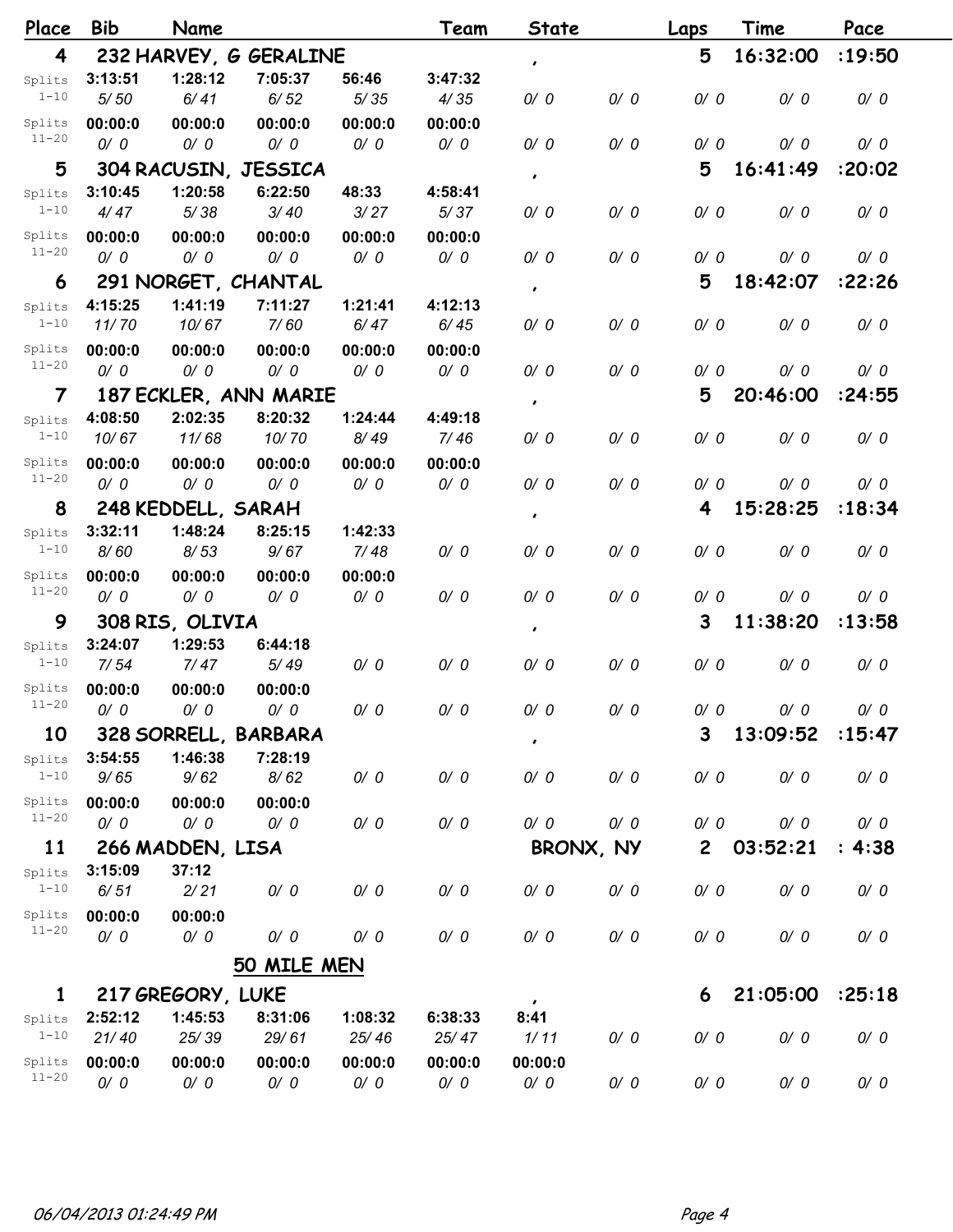| Place               | <b>Bib</b>       | Name                        |                       |                | Team             | <b>State</b>  |             | Laps | Time            | Pace   |
|---------------------|------------------|-----------------------------|-----------------------|----------------|------------------|---------------|-------------|------|-----------------|--------|
| $\mathbf{2}$        |                  |                             | 243 JENKINS III, JOHN |                |                  | $\pmb{\cdot}$ |             | 5    | 11:27:42        | :13:45 |
| Splits              | 2:23:02          | 58:06                       | 4:40:47               | 38:56          | 2:46:48          |               |             |      |                 |        |
| $1 - 10$            | 3/12             | 2/10                        | 1/11                  | 1/9            | 1/9              | 0/0           | 0/0         | 0/0  | 0/0             | 0/0    |
| Splits              | 00:00:0          | 00:00:0                     | 00:00:0               | 00:00:0        | 00:00:0          |               |             |      |                 |        |
| $11 - 20$           | 0/0              | 0/0                         | 0/0                   | 0/0            | 0/0              | 0/0           | 0/0         | 0/0  | 0/0             | 0/0    |
| 3                   |                  | 192 FOX, TERRENCE           |                       |                |                  | $\pmb{\cdot}$ |             | 5    | 11:45:08        | :14:06 |
| Splits              | 2:25:38          | 58:43                       | 5:01:25               | 39:47          | 2:39:33          |               |             |      |                 |        |
| $1 - 10$            | 5/15             | 6/15                        | 2/13                  | 2/10           | 2/10             | 0/0           | 0/0         | 0/0  | 0/0             | 0/0    |
| Splits              | 00:00:0          | 00:00:0                     | 00:00:0               | 00:00:0        | 00:00:0          |               |             |      |                 |        |
| $11 - 20$           | 0/0              | 0/0                         | 0/0                   | 0/0            | 0/0              | 0/0           | 0/0         | 0/0  | 0/0             | 0/0    |
| 4                   |                  |                             | 275 MCSHANE, GRAHAM   |                |                  |               | WEYMOUTH,   | 5    | 11:52:31        | :14:15 |
| Splits              | 2:25:52          | 1:02:45                     | 5:25:39               | 39:51          | 2:18:22          |               |             |      |                 |        |
| $1 - 10$            | 7/17             | 7/16                        | 4/17                  | 4/12           | 3/11             | 0/0           | 0/0         | 0/0  | 0/0             | 0/0    |
| Splits<br>$11 - 20$ | 00:00:0          | 00:00:0                     | 00:00:0               | 00:00:0        | 00:00:0          |               |             |      |                 |        |
|                     | 0/0              | 0/0                         | 0/0                   | 0/0            | 0/0              | 0/0           | 0/0         | 0/0  | 0/0             | 0/0    |
| 5                   |                  | 251 LALUS, ROBERT           |                       |                |                  | STRAFFORD.    |             | 5    | 12:05:43        | :14:30 |
| Splits<br>$1 - 10$  | 2:35:05<br>8/19  | 1:12:24<br>9/18             | 5:17:35<br>6/19       | 39:45<br>6/14  | 2:20:52<br>4/12  | 0/0           | 0/0         | 0/0  | 0/0             | 0/0    |
|                     |                  |                             |                       |                |                  |               |             |      |                 |        |
| Splits<br>$11 - 20$ | 00:00:0<br>0/0   | 00:00:0<br>0/0              | 00:00:0<br>0/0        | 00:00:0<br>0/0 | 00:00:0<br>0/0   | 0/0           | 0/0         | 0/0  | 0/0             | 0/0    |
|                     |                  |                             |                       |                |                  |               |             | 5    | 12:15:04        | :14:42 |
| 6                   | 2:23:07          | 294 PAGE, THOMAS<br>1:00:25 | 5:10:24               | 50:05          | 2:51:02          | $\pmb{\cdot}$ |             |      |                 |        |
| Splits<br>$1 - 10$  | 4/13             | 4/12                        | 3/14                  | 3/11           | 5/13             | 0/0           | 0/0         | 0/0  | 0/0             | 0/0    |
| Splits              | 00:00:0          | 00:00:0                     | 00:00:0               | 00:00:0        | 00:00:0          |               |             |      |                 |        |
| $11 - 20$           | 0/0              | 0/0                         | 0/0                   | 0/0            | 0/0              | 0/0           | 0/0         | 0/0  | 0/0             | 0/0    |
| $\overline{7}$      |                  | 313 ROY, KEVIN              |                       |                |                  |               | PHIPPSBURG, | 5    | 12:20:48        | :14:48 |
| Splits              | 2:16:38          | 1:04:48                     | 5:37:01               | 45:47          | 2:36:32          |               |             |      |                 |        |
| $1 - 10$            | 2/11             | 3/11                        | 5/18                  | 5/13           | 6/14             | 0/0           | 0/0         | 0/0  | 0/0             | 0/0    |
| Splits              | 00:00:0          | 00:00:0                     | 00:00:0               | 00:00:0        | 00:00:0          |               |             |      |                 |        |
| $11 - 20$           | O/ O             | $\alpha$ 0/0                | $O$ / $O$             | $O$ / $O$      | O/O              | O/ O          | 0/0         | 0/0  | 0/0             | O/ O   |
| 8                   |                  | 250 LAGUERRE, TED           |                       |                |                  | $\pmb{\cdot}$ |             | 5    | 12:40:43 :15:12 |        |
| Splits              | 2:41:03          | 1:06:35                     | 5:42:00               | 38:49          | 2:32:14          |               |             |      |                 |        |
| $1 - 10$            | 11/26            | 10/19                       | 8/26                  | 7/15           | 7/15             | 0/0           | 0/0         | 0/0  | 0/0             | 0/0    |
| Splits              | 00:00:0          | 00:00:0                     | 00:00:0               | 00:00:0        | 00:00:0          |               |             |      |                 |        |
| $11 - 20$           | 0/0              | 0/0                         | 0/0                   | 0/0            | 0/0              | 0/0           | 0/0         | 0/0  | 0/0             | 0/0    |
| 9                   |                  | 471 COMPONOLO, JEFF         |                       |                |                  | $\pmb{\cdot}$ |             | 5    | 13:42:19        | :16:26 |
| Splits              | 3:25:19          | 1:18:49                     | 5:26:42               | 42:22          | 2:49:05          |               |             |      |                 |        |
| $1 - 10$            | 30/55            | 27/43                       | 15/34                 | 11/19          | 8/16             | 0/0           | 0/0         | 0/0  | 0/0             | 0/0    |
| Splits<br>$11 - 20$ | 00:00:0          | 00:00:0                     | 00:00:0               | 00:00:0        | 00:00:0          |               |             |      |                 |        |
|                     | 0/0              | 0/0                         | 0/0                   | 0/0            | 0/0              | 0/0           | 0/0         | 0/0  | 0/0             | 0/0    |
| 10                  |                  | 222 HALOVATCH, MIKE         |                       |                |                  | $\pmb{\cdot}$ |             | 5    | 13:42:23        | :16:26 |
| Splits<br>$1 - 10$  | 3:26:40          | 1:18:11                     | 5:25:52               | 42:28          | 2:49:11          |               |             |      |                 |        |
|                     | 32/58            | 29/45                       | 14/33                 | 10/18          | 9/17             | 0/0           | 0/0         | 0/0  | 0/0             | 0/0    |
| Splits<br>$11 - 20$ | 00:00:0          | 00:00:0                     | 00:00:0               | 00:00:0        | 00:00:0          |               |             |      |                 |        |
|                     | 0/0              | 0/0                         | 0/0                   | 0/0            | 0/0              | 0/0           | 0/0         | 0/0  | 0/0             | 0/0    |
| 11                  |                  | 176 CREVELING, LARRY        |                       |                |                  | $\pmb{\cdot}$ |             | 5    | 13:54:54        | :16:41 |
| Splits<br>$1 - 10$  | 2:45:25<br>16/34 | 1:16:07<br>13/23            | 5:58:29<br>12/30      | 48:15<br>8/16  | 3:06:37<br>10/18 | 0/0           | 0/0         | 0/0  | 0/0             | 0/0    |
| Splits              | 00:00:0          | 00:00:0                     | 00:00:0               | 00:00:0        | 00:00:0          |               |             |      |                 |        |
| $11 - 20$           | 0/0              | 0/0                         | 0/0                   | 0/0            | 0/0              | 0/0           | 0/0         | 0/0  | 0/0             | 0/0    |
|                     |                  |                             |                       |                |                  |               |             |      |                 |        |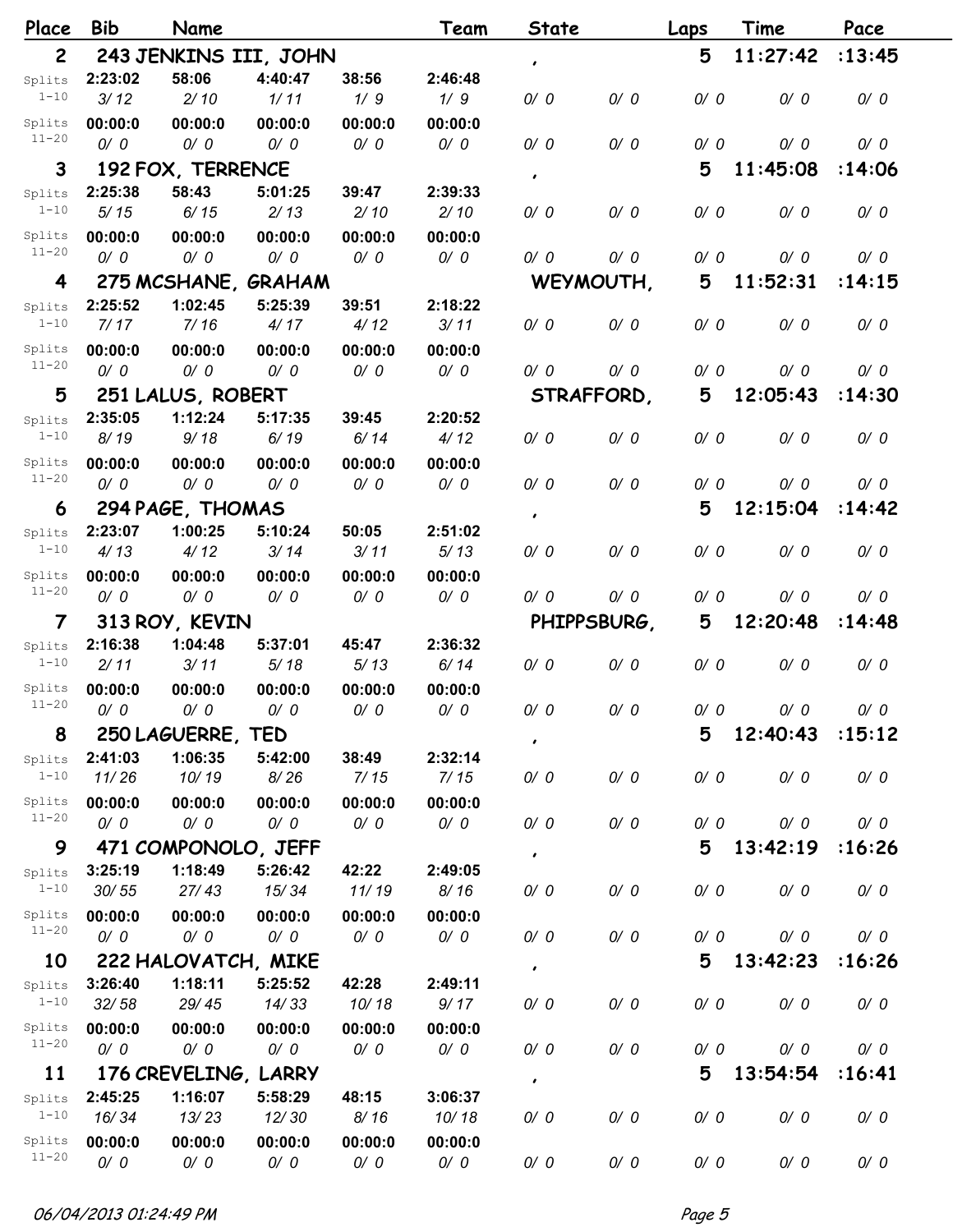| Place               | <b>Bib</b>       | Name                 |                         |                         | Team             | State           |             | Laps | Time     | Pace   |
|---------------------|------------------|----------------------|-------------------------|-------------------------|------------------|-----------------|-------------|------|----------|--------|
| 12                  |                  | 469 COMO, JASON      |                         |                         |                  | $\pmb{\cdot}$   |             | 5    | 14:14:41 | :17:05 |
| Splits              | 2:38:15          | 1:13:20              | 6:13:33                 | 57:57                   | 3:11:33          |                 |             |      |          |        |
| $1 - 10$            | 9/21             | 11/20                | 13/32                   | 12/21                   | 11/19            | 0/0             | 0/0         | 0/0  | 0/0      | 0/0    |
| Splits              | 00:00:0          | 00:00:0              | 00:00:0                 | 00:00:0                 | 00:00:0          |                 |             |      |          |        |
| $11 - 20$           | 0/0              | 0/0                  | 0/0                     | 0/0                     | 0/0              | 0/0             | 0/0         | 0/0  | 0/0      | 0/0    |
| 13                  |                  | 264 MACBEATH,        | GAVIN                   |                         |                  |                 | DANVERS, MA | 5    | 14:19:23 | :17:11 |
| Splits              | 2:51:08          | 1:18:49              | 5:44:38                 | 54:34                   | 3:30:11          |                 |             |      |          |        |
| $1 - 10$            | 18/37            | 15/26                | 11/29                   | 9/17                    | 12/20            | 0/0             | 0/0         | 0/0  | 0/0      | 0/0    |
| Splits              | 00:00:0          | 00:00:0              | 00:00:0                 | 00:00:0                 | 00:00:0          |                 |             |      |          |        |
| $11 - 20$           | 0/0              | 0/0                  | 0/0                     | 0/0                     | 0/0              | 0/0             | 0/0         | 0/0  | 0/0      | 0/0    |
| 14                  |                  | 194 SPENCER, WILLIAM |                         |                         |                  | $\pmb{\prime}$  |             | 5    | 14:35:28 | :17:30 |
| Splits              | 3:00:32          | 1:17:41              | 6:17:16                 | 58:52                   | 3:01:04          |                 |             |      |          |        |
| $1 - 10$            | 24/44            | 20/31                | 16/37                   | 14/26                   | 13/22            | 0/0             | 0/0         | 0/0  | 0/0      | 0/0    |
| Splits              | 00:00:0          | 00:00:0              | 00:00:0                 | 00:00:0                 | 00:00:0          |                 |             |      |          |        |
| $11 - 20$           | 0/0              | 0/0                  | 0/0                     | 0/0                     | 0/0              | 0/0             | 0/0         | 0/0  | 0/0      | 0/0    |
| 15                  |                  | 309 ROBERT, JOSHUA   |                         |                         |                  | $\pmb{\prime}$  |             | 5    | 14:43:26 | :17:40 |
| Splits              | 3:08:19          | 1:19:34              | 6:21:42                 | 55:54                   | 2:57:56          |                 |             |      |          |        |
| $1 - 10$            | 25/46            | 24/36                | 17/38                   | 15/28                   | 14/25            | 0/0             | 0/0         | 0/0  | 0/0      | 0/0    |
| Splits<br>$11 - 20$ | 00:00:0          | 00:00:0              | 00:00:0                 | 00:00:0                 | 00:00:0          |                 |             |      |          |        |
|                     | 0/0              | 0/0                  | 0/0                     | 0/0                     | 0/0              | 0/0             | 0/0         | 0/0  | 0/0      | 0/0    |
| <b>16</b>           |                  | 191 FOX, PETER       |                         |                         |                  | $\pmb{\prime}$  |             | 5    | 15:27:54 | :18:33 |
| Splits              | 2:52:03          | 1:18:38              | 6:39:57                 | 58:02                   | 3:39:12          |                 |             |      |          |        |
| $1 - 10$            | 19/38            | 17/28                | 18/39                   | 16/29                   | 15/27            | 0/0             | 0/0         | 0/0  | 0/0      | 0/0    |
| Splits<br>$11 - 20$ | 00:00:0          | 00:00:0              | 00:00:0                 | 00:00:0                 | 00:00:0          |                 |             |      |          |        |
|                     | 0/0              | 0/0                  | 0/0                     | 0/0                     | 0/0              | 0/0             | 0/0         | 0/0  | 0/0      | 0/0    |
| 17                  |                  | 307 RAYMOND, RICHARD |                         |                         |                  | $\pmb{\prime}$  |             | 5    | 15:37:03 | :18:44 |
| Splits<br>$1 - 10$  | 2:43:21<br>14/29 | 1:18:30<br>14/25     | 6:56:30<br>19/41        | 1:03:17<br>17/30        | 3:35:24<br>16/28 | 0/0             | 0/0         | 0/0  | 0/0      | 0/0    |
| Splits              |                  |                      |                         |                         | 00:00:0          |                 |             |      |          |        |
| $11 - 20$           | 00:00:0<br>0/0   | 00:00:0<br>$O/$ 0    | 00:00:0<br>$\alpha$ 0/0 | 00:00:0<br>$\alpha$ 0/0 | $O$ / $O$        | 0/0             | 0/0         | 0/0  | 0/0      | 0/0    |
| 18                  |                  | 249 KRAICS, RICK     |                         |                         |                  | <b>MARSTONS</b> |             | 5    | 15:43:11 | :18:51 |
|                     | 2:45:14          | 1:25:51              | 7:07:13                 | 1:06:08                 | 3:18:43          |                 |             |      |          |        |
| Splits<br>$1 - 10$  | 15/33            | 18/29                | 21/45                   | 20/34                   | 17/29            | 0/0             | 0/0         | 0/0  | 0/0      | 0/0    |
| Splits              | 00:00:0          | 00:00:0              | 00:00:0                 | 00:00:0                 | 00:00:0          |                 |             |      |          |        |
| $11 - 20$           | 0/0              | 0/0                  | 0/0                     | 0/0                     | 0/0              | 0/0             | 0/0         | 0/0  | 0/0      | 0/0    |
| 19                  |                  | 338 ZEC, MICHAEL     |                         |                         |                  | NEW YORK,       |             | 5    | 15:43:17 | :18:51 |
| Splits              | 3:25:25          | 1:18:50              | 6:49:06                 | 49:55                   | 3:19:58          |                 |             |      |          |        |
| $1 - 10$            | 31/56            | 28/44                | 22/47                   | 18/32                   | 18/30            | 0/0             | 0/0         | 0/0  | 0/0      | 0/0    |
| Splits              | 00:00:0          | 00:00:0              | 00:00:0                 | 00:00:0                 | 00:00:0          |                 |             |      |          |        |
| $11 - 20$           | 0/0              | 0/0                  | 0/0                     | 0/0                     | 0/0              | 0/0             | 0/0         | 0/0  | 0/0      | 0/0    |
| 20                  |                  | 261 LEHNEMAN, JAMES  |                         |                         |                  |                 |             | 5    | 15:43:24 | :18:52 |
| Splits              | 2:46:08          | 1:24:57              | 7:06:49                 | 1:06:28                 | 3:19:00          | $\pmb{\cdot}$   |             |      |          |        |
| $1 - 10$            | 17/36            | 19/30                | 20/44                   | 19/33                   | 19/31            | 0/0             | 0/0         | 0/0  | 0/0      | 0/0    |
| Splits              | 00:00:0          | 00:00:0              | 00:00:0                 | 00:00:0                 | 00:00:0          |                 |             |      |          |        |
| $11 - 20$           | 0/0              | 0/0                  | 0/0                     | 0/0                     | 0/0              | 0/0             | 0/0         | 0/0  | 0/0      | 0/0    |
| 21                  |                  | 182 CULMO, BRIAN     |                         |                         |                  |                 |             | 5    | 15:45:36 | :18:54 |
| Splits              | 2:25:44          | 58:28                | 6:23:41                 | 1:16:19                 | 4:41:22          | $\pmb{\cdot}$   |             |      |          |        |
| $1 - 10$            | 6/16             | 5/13                 | 9/27                    | 13/22                   | 20/32            | 0/0             | 0/0         | 0/0  | 0/0      | 0/0    |
| Splits              | 00:00:0          | 00:00:0              | 00:00:0                 | 00:00:0                 | 00:00:0          |                 |             |      |          |        |
| $11 - 20$           | 0/0              | 0/0                  | 0/0                     | 0/0                     | 0/0              | 0/0             | 0/0         | 0/0  | 0/0      | 0/0    |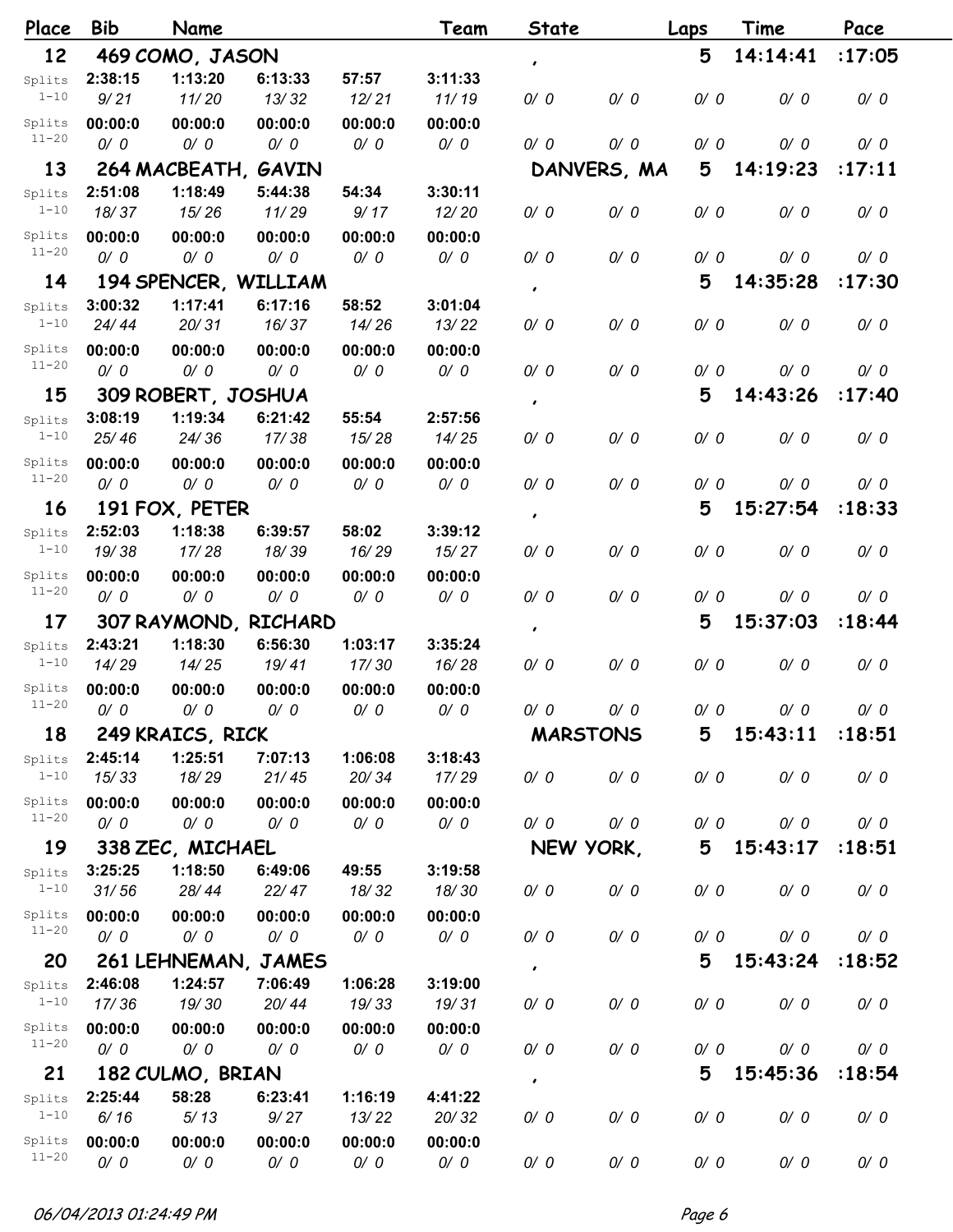| Place               | <b>Bib</b>       | Name                          |                      |         | Team    | State          |                    | Laps | Time     | Pace   |
|---------------------|------------------|-------------------------------|----------------------|---------|---------|----------------|--------------------|------|----------|--------|
| 22                  |                  | 245 KAVANAGH, PAUL            |                      |         |         | $\pmb{\cdot}$  |                    | 5    | 16:30:06 | :19:48 |
| Splits              | 3:12:08          | 1:29:52                       | 7:05:53              | 56:54   | 3:45:17 |                |                    |      |          |        |
| $1 - 10$            | 26/48            | 26/40                         | 24/53                | 21/36   | 21/34   | 0/0            | 0/0                | 0/0  | 0/0      | 0/0    |
| Splits              | 00:00:0          | 00:00:0                       | 00:00:0              | 00:00:0 | 00:00:0 |                |                    |      |          |        |
| $11 - 20$           | 0/0              | 0/0                           | 0/0                  | 0/0     | 0/0     | 0/0            | 0/0                | 0/0  | 0/0      | 0/0    |
| 23                  |                  | 334 VAN BUREN,                | <b>ROY</b>           |         |         |                | READING, MA        | 5    | 16:32:05 | :19:50 |
| Splits              | 3:43:57          | 1:42:58                       | 6:31:46              | 52:47   | 3:40:35 |                |                    |      |          |        |
| $1 - 10$            | 34/61            | 34/54                         | 26/55                | 22/37   | 22/36   | 0/0            | 0/0                | 0/0  | 0/0      | 0/0    |
| Splits              | 00:00:0          | 00:00:0                       | 00:00:0              | 00:00:0 | 00:00:0 |                |                    |      |          |        |
| $11 - 20$           | 0/0              | 0/0                           | 0/0                  | 0/0     | 0/0     | 0/0            | 0/0                | 0/0  | 0/0      | 0/0    |
| 24                  |                  |                               | 336 YOUMANS, RICHARD |         |         | $\pmb{\prime}$ |                    | 5    | 17:23:19 | :20:51 |
| Splits              | 2:40:56          | 1:29:30                       | 7:44:50              | 1:15:10 | 4:12:52 |                |                    |      |          |        |
| $1 - 10$            | 10/25            | 16/27                         | 25/54                | 23/38   | 23/39   | 0/0            | 0/0                | 0/0  | 0/0      | 0/0    |
| Splits              | 00:00:0          | 00:00:0                       | 00:00:0              | 00:00:0 | 00:00:0 |                |                    |      |          |        |
| $11 - 20$           | 0/0              | 0/0                           | 0/0                  | 0/0     | 0/0     | 0/0            | 0/0                | 0/0  | 0/0      | 0/0    |
| 25                  |                  | 325 SMITH, ROBERT             |                      |         |         |                | EAST BERNE,        | 5    | 18:22:07 | :22:02 |
| Splits              | 3:27:14          | 1:42:29                       | 7:30:06              | 1:10:05 | 4:32:11 |                |                    |      |          |        |
| $1 - 10$            | 33/59            | 32/50                         | 28/59                | 24/45   | 24/42   | 0/0            | 0/0                | 0/0  | 0/0      | 0/0    |
| Splits              | 00:00:0          | 00:00:0                       | 00:00:0              | 00:00:0 | 00:00:0 |                |                    |      |          |        |
| $11 - 20$           | 0/0              | 0/0                           | 0/0                  | 0/0     | 0/0     | 0/0            | 0/0                | 0/0  | 0/0      | 0/0    |
| 26                  |                  | 326 SONTAG, YITZY             |                      |         |         | $\pmb{\cdot}$  |                    | 5    | 22:50:00 | :27:24 |
| Splits              | 3:12:18          | 1:38:15                       | 8:55:08              | 2:24:00 | 6:40:16 |                |                    |      |          |        |
| $1 - 10$            | 27/49            | 30/46                         | 30/66                | 26/50   | 26/48   | 0/0            | 0/0                | 0/0  | 0/0      | 0/0    |
| Splits<br>$11 - 20$ | 00:00:0          | 00:00:0                       | 00:00:0              | 00:00:0 | 00:00:0 |                |                    |      |          |        |
|                     | 0/0              | 0/0                           | 0/0                  | 0/0     | 0/0     | 0/0            | 0/0                | 0/0  | 0/0      | 0/0    |
| 27                  |                  | 177 CROSSMAN, ROBIN           |                      |         |         | <b>NORTH</b>   |                    | 4    | 17:39:00 | :21:10 |
| Splits              | 4:19:03          | 2:16:53                       | 9:31:50              | 1:31:12 |         |                |                    |      |          |        |
| $1 - 10$            | 40/71            | 40/71                         | 31/77                | 27/51   | 0/0     | 0/0            | 0/0                | 0/0  | 0/0      | 0/0    |
| Splits<br>$11 - 20$ | 00:00:0          | 00:00:0                       | 00:00:0              | 00:00:0 |         |                |                    |      |          |        |
|                     | 0/0              | 0/0                           | O/ O                 | O/O     | 0/0     | 0/0            | 0/0                | 0/0  | 0/0      | 0/0    |
| 28                  |                  |                               | 329 STAPLETON, BRYAN |         |         | $\pmb{\prime}$ |                    | 3    | 09:08:18 | :10:57 |
| Splits<br>$1 - 10$  | 2:41:05          | 1:06:12                       | 5:21:00              |         |         |                |                    |      |          |        |
|                     | 12/27            | 8/17                          | 7/20                 | 0/0     | 0/0     | 0/0            | 0/0                | 0/0  | 0/0      | 0/0    |
| Splits<br>$11 - 20$ | 00:00:0          | 00:00:0                       | 00:00:0              |         |         |                | 0/0                |      |          |        |
|                     | 0/0              | 0/0                           | 0/0                  | 0/0     | 0/0     | 0/0            |                    | 0/0  | 0/0      | 0/0    |
| 29                  |                  | 335 WILLISON, JOEL            |                      |         |         | $\pmb{\cdot}$  |                    | 3    | 09:48:26 | :11:46 |
| Splits<br>$1 - 10$  | 2:43:19<br>13/28 | 1:16:17<br>12/22              | 5:48:49<br>10/28     | 0/0     | 0/0     | 0/0            | 0/0                | 0/0  | 0/0      | 0/0    |
| Splits              |                  |                               |                      |         |         |                |                    |      |          |        |
| $11 - 20$           | 00:00:0<br>0/0   | 00:00:0<br>0/0                | 00:00:0<br>0/0       | 0/0     | 0/0     | 0/0            | 0/0                | 0/0  | 0/0      | 0/0    |
| 30                  |                  |                               |                      |         |         |                |                    | 3    | 11:37:59 | :13:57 |
|                     | 2:59:22          | 279 MENNER, THOMAS<br>1:27:25 | 7:11:11              |         |         | $\pmb{\prime}$ |                    |      |          |        |
| Splits<br>$1 - 10$  | 23/43            | 23/35                         | 23/48                | 0/0     | 0/0     | 0/0            | 0/0                | 0/0  | 0/0      | 0/0    |
| Splits              | 00:00:0          | 00:00:0                       | 00:00:0              |         |         |                |                    |      |          |        |
| $11 - 20$           | 0/0              | 0/0                           | 0/0                  | 0/0     | 0/0     | 0/0            | 0/0                | 0/0  | 0/0      | 0/0    |
| 31                  |                  | 265 MACLIVER, JAY             |                      |         |         |                | <b>BARRINGTON,</b> | 3    | 12:29:37 | :14:59 |
| Splits              | 2:52:07          | 1:27:17                       | 8:10:12              |         |         |                |                    |      |          |        |
| $1 - 10$            | 20/39            | 21/32                         | 27/58                | 0/0     | 0/0     | 0/0            | 0/0                | 0/0  | 0/0      | 0/0    |
| Splits              | 00:00:0          | 00:00:0                       | 00:00:0              |         |         |                |                    |      |          |        |
| $11 - 20$           | 0/0              | 0/0                           | 0/0                  | 0/0     | 0/0     | 0/0            | 0/0                | 0/0  | 0/0      | 0/0    |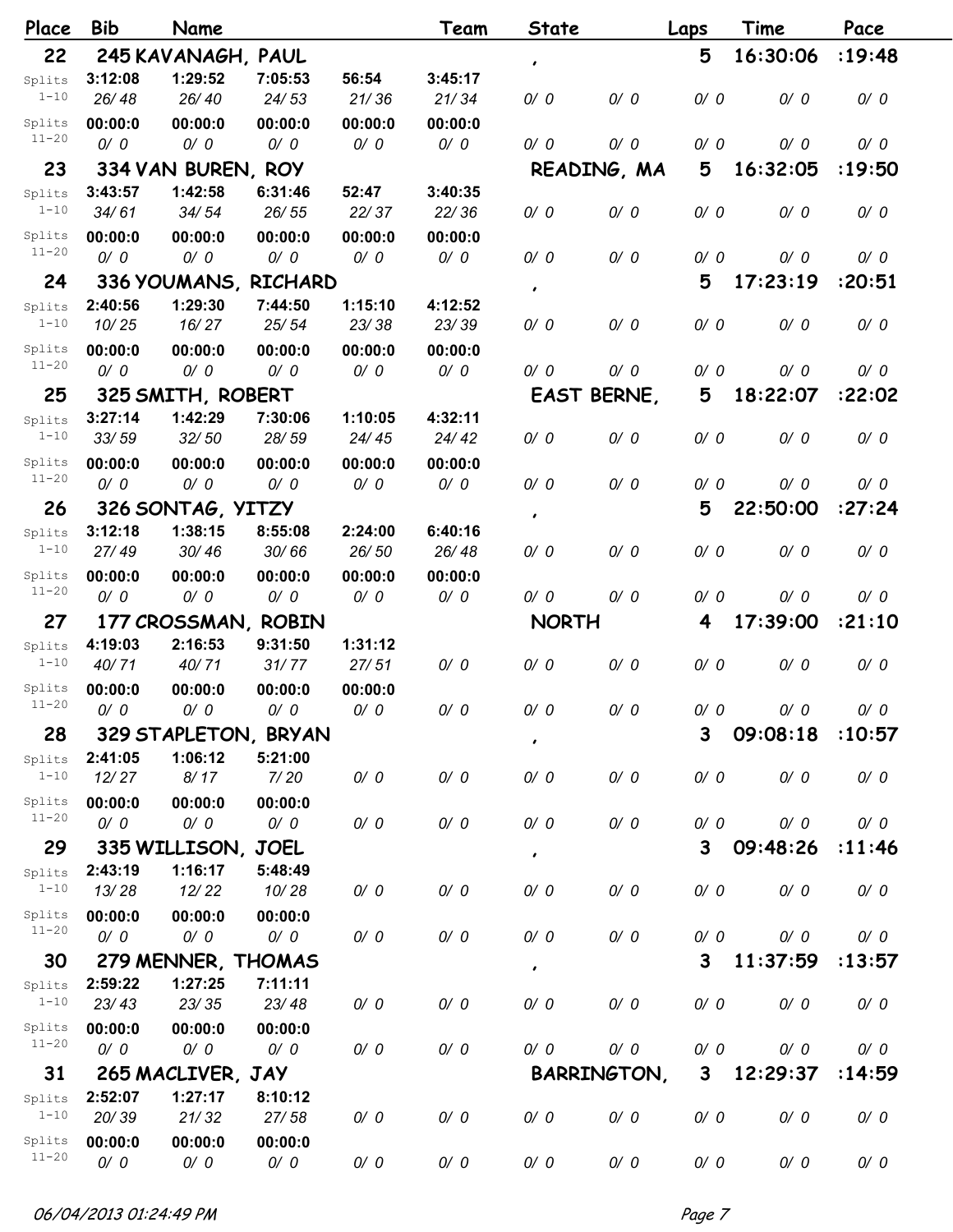| Place     | <b>Bib</b> | Name                |                |     | Team | <b>State</b>   |     | Laps           | Time     | Pace   |
|-----------|------------|---------------------|----------------|-----|------|----------------|-----|----------------|----------|--------|
| 32        |            | 468 DONE, MATTHEW   |                |     |      | $\pmb{\cdot}$  |     | $\overline{2}$ | 03:01:33 | : 3:37 |
| Splits    | 2:03:41    | 57:52               |                |     |      |                |     |                |          |        |
| $1 - 10$  | 1/9        | 1/9                 | 0/0            | 0/0 | 0/0  | 0/0            | 0/0 | 0/0            | 0/0      | 0/0    |
| Splits    | 00:00:0    | 00:00:0             |                |     |      |                |     |                |          |        |
| $11 - 20$ | 0/0        | 0/0                 | 0/0            | 0/0 | 0/0  | 0/0            | 0/0 | 0/0            | 0/0      | 0/0    |
| 33        |            | 316 SCHAKNOWSKI, BJ |                |     |      | $\pmb{\cdot}$  |     | $\mathbf{2}$   | 04:19:50 | : 5:11 |
| Splits    | 2:53:46    | 1:26:04             |                |     |      |                |     |                |          |        |
| $1 - 10$  | 22/41      | 22/33               | 0/0            | 0/0 | 0/0  | 0/0            | 0/0 | 0/0            | 0/0      | 0/0    |
| Splits    | 00:00:0    | 00:00:0             |                |     |      |                |     |                |          |        |
| $11 - 20$ | 0/0        | 0/0                 | 0/0            | 0/0 | 0/0  | 0/0            | 0/0 | 0/0            | 0/0      | 0/0    |
| 34        |            | 186 DELAHAYE, ERIC  |                |     |      | $\pmb{\cdot}$  |     | $\mathbf{2}$   | 05:04:02 | : 6:04 |
| Splits    | 3:19:40    | 1:44:21             |                |     |      |                |     |                |          |        |
| $1 - 10$  | 28/52      | 31/49               | 0/0            | 0/0 | 0/0  | 0/0            | 0/0 | 0/0            | 0/0      | 0/0    |
| Splits    | 00:00:0    | 00:00:0             |                |     |      |                |     |                |          |        |
| $11 - 20$ | 0/0        | 0/0                 | 0/0            | 0/0 | 0/0  | 0/0            | 0/0 | 0/0            | 0/0      | 0/0    |
| 35        |            | 205 GORE, MATTHEW   |                |     |      | $\pmb{\cdot}$  |     | $\mathbf{2}$   | 05:10:16 | : 6:12 |
| Splits    | 3:22:46    | 1:47:29             |                |     |      |                |     |                |          |        |
| $1 - 10$  | 29/53      | 33/51               | 0/0            | 0/0 | 0/0  | 0/0            | 0/0 | 0/0            | 0/0      | 0/0    |
| Splits    | 00:00:0    | 00:00:0             |                |     |      |                |     |                |          |        |
| $11 - 20$ | 0/0        | 0/0                 | 0/0            | 0/0 | 0/0  | 0/0            | 0/0 | 0/0            | 0/0      | 0/0    |
| 36        |            | 197 GILLES, BARBEAU |                |     |      | $\pmb{\cdot}$  |     | $\overline{2}$ | 05:28:09 | : 6:33 |
| Splits    | 3:48:06    | 1:40:02             |                |     |      |                |     |                |          |        |
| $1 - 10$  | 37/64      | 35/55               | 0/0            | 0/0 | 0/0  | 0/0            | 0/0 | 0/0            | 0/0      | 0/0    |
| Splits    | 00:00:0    | 00:00:0             |                |     |      |                |     |                |          |        |
| $11 - 20$ | 0/0        | 0/0                 | 0/0            | 0/0 | 0/0  | 0/0            | 0/0 | 0/0            | 0/0      | 0/0    |
| 37        |            | 267 MCDOWELL.       | <b>MICHAEL</b> |     |      | $\pmb{\cdot}$  |     | $\overline{2}$ | 05:36:34 | : 6:43 |
| Splits    | 3:46:10    | 1:50:23             |                |     |      |                |     |                |          |        |
| $1 - 10$  | 36/63      | 36/57               | 0/0            | 0/0 | 0/0  | 0/0            | 0/0 | 0/0            | 0/0      | 0/0    |
| Splits    | 00:00:0    | 00:00:0             |                |     |      |                |     |                |          |        |
| $11 - 20$ | 0/0        | $O/$ 0              | 0/0            | 0/0 | 0/0  | 0/0            | 0/0 | 0/0            | 0/0      | 0/0    |
| 38        |            | 270 MCDOWELL        |                |     |      | $\pmb{\cdot}$  |     | $\mathbf{2}$   | 05:36:38 | : 6:43 |
| Splits    | 3:46:06    | 1:50:31             |                |     |      |                |     |                |          |        |
| $1 - 10$  | 35/62      | 37/58               | 0/0            | 0/0 | 0/0  | 0/0            | 0/0 | 0/0            | 0/0      | 0/0    |
| Splits    | 00:00:0    | 00:00:0             |                |     |      |                |     |                |          |        |
| $11 - 20$ | 0/0        | 0/0                 | 0/0            | 0/0 | 0/0  | 0/0            | 0/0 | 0/0            | 0/0      | 0/0    |
| 39        |            | 256 LAMBERT, WILLIE |                |     |      | $\pmb{\cdot}$  |     | $\mathbf{2}$   | 05:47:47 | : 6:57 |
| Splits    | 4:02:15    | 1:45:31             |                |     |      |                |     |                |          |        |
| $1 - 10$  | 38/66      | 38/66               | 0/0            | 0/0 | 0/0  | 0/0            | 0/0 | 0/0            | 0/0      | 0/0    |
| Splits    | 00:00:0    | 00:00:0             |                |     |      |                |     |                |          |        |
| $11 - 20$ | 0/0        | 0/0                 | 0/0            | 0/0 | 0/0  | 0/0            | 0/0 | 0/0            | 0/0      | 0/0    |
| 40        |            | 163 BESSETTE, CHRIS |                |     |      | $\pmb{\prime}$ |     | $\mathbf{2}$   | 06:13:47 | : 7:28 |
| Splits    | 4:15:20    | 1:58:26             |                |     |      |                |     |                |          |        |
| $1 - 10$  | 39/69      | 39/69               | 0/0            | 0/0 | 0/0  | 0/0            | 0/0 | 0/0            | 0/0      | 0/0    |
| Splits    | 00:00:0    | 00:00:0             |                |     |      |                |     |                |          |        |
| $11 - 20$ | 0/0        | 0/0                 | 0/0            | 0/0 | 0/0  | 0/0            | 0/0 | 0/0            | 0/0      | 0/0    |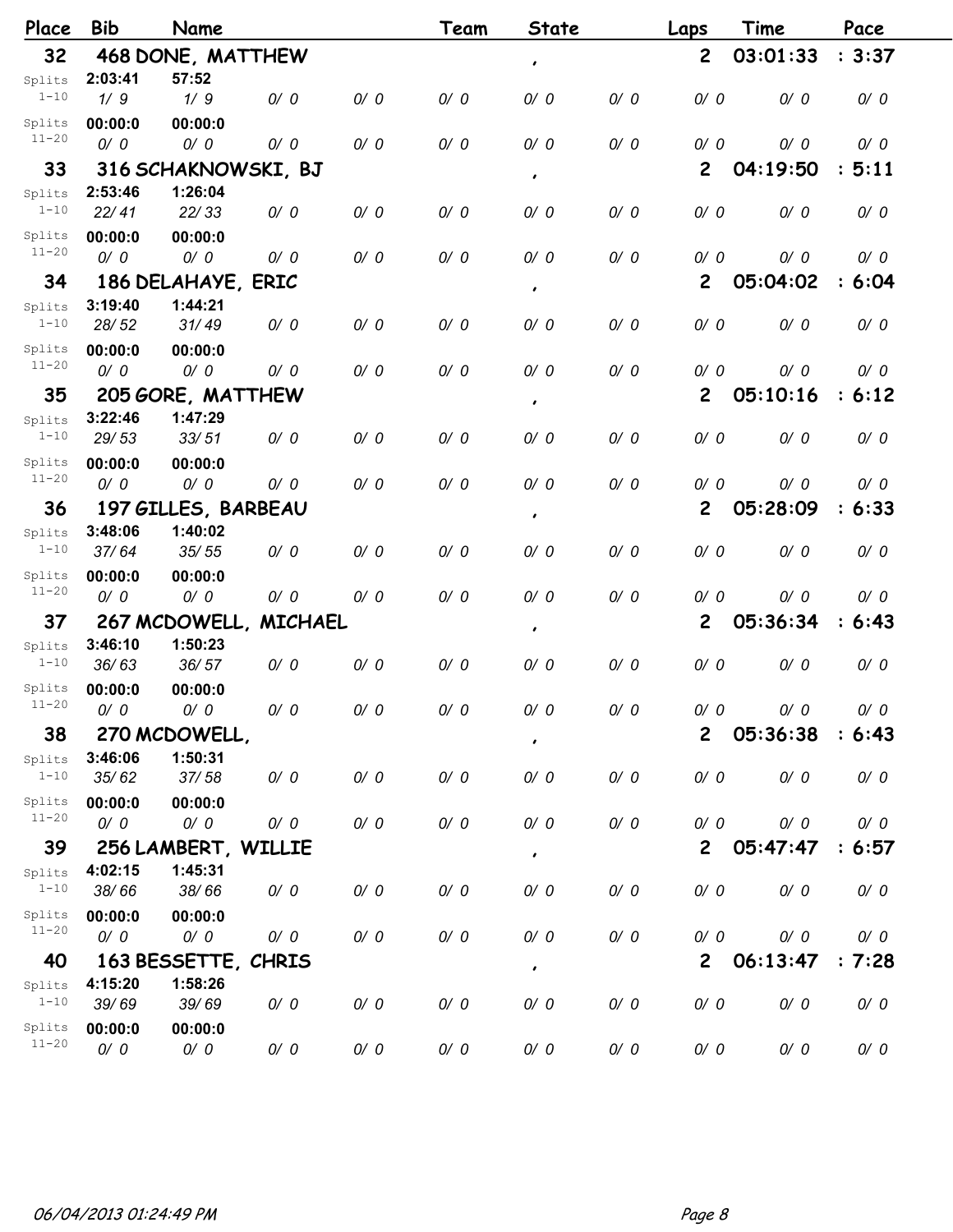| Place          | <b>Bib</b> | Name                     |            |         | Team    | State         |                    | Laps    | Time     | Pace    |
|----------------|------------|--------------------------|------------|---------|---------|---------------|--------------------|---------|----------|---------|
|                |            |                          | 100 Milers |         |         |               |                    |         |          |         |
| 1              |            | 160 WOODY, JEFF          |            |         |         | $\pmb{\cdot}$ |                    | 10      | 29:20:00 | :17:36  |
| Splits         | 4:33:59    | 2:57:17                  | 3:00:15    | 3:12:44 | 3:25:43 | 3:24:59       | 3:35:00            | 2:15:00 | 1:35:00  | 1:20:00 |
| $1 - 10$       | 10/72      | 10/72                    | 10/36      | 10/44   | 5/38    | 4/10          | 3/8                | 3/8     | 2/7      | 1/5     |
| Splits         | 00:00:0    | 00:00:0                  | 00:00:0    | 00:00:0 | 00:00:0 | 00:00:0       | 00:00:0            | 00:00:0 | 00:00:0  | 00:00:0 |
| $11 - 20$      | 0/0        | 0/0                      | 0/0        | 0/0     | 0/0     | 0/0           | 0/0                | 0/0     | 0/0      | 0/0     |
| $\overline{c}$ |            | 88 JOYCE, CONOR          |            |         |         | $\pmb{\cdot}$ |                    | 10      | 31:40:00 | :19:00  |
| Splits         | 2:38:41    | 2:59:41                  | 3:15:45    | 2:39:23 | 3:07:33 | 3:17:17       | 2:49:25            | 4:35:29 | 3:07:44  | 3:09:00 |
| $1 - 10$       | 5/23       | 4/59                     | 4/16       | 4/25    | 3/24    | 2/8           | 2/7                | 2/7     | 3/8      | 2/6     |
| Splits         | 00:00:0    | 00:00:0                  | 00:00:0    | 00:00:0 | 00:00:0 | 00:00:0       | 00:00:0            | 00:00:0 | 00:00:0  | 00:00:0 |
| $11 - 20$      | 0/0        | 0/0                      | 0/0        | 0/0     | 0/0     | 0/0           | 0/0                | 0/0     | 0/0      | 0/0     |
| 3              |            | 71 ECKLER, JOSHUA        |            |         |         |               |                    | 10      | 42:30:00 | :25:30  |
| Splits         | 2:38:35    | 2:59:50                  | 3:41:24    | 4:22:04 | 4:16:52 | 3:31:11       | 4:30:00            | 6:00:00 | 5:00:00  | 5:30:00 |
| $1 - 10$       | 4/22       | 5/60                     | 8/24       | 9/43    | 6/40    | 6/13          | 4/9                | 4/9     | 4/9      | 4/8     |
| Splits         | 00:00:0    | 00:00:0                  | 00:00:0    | 00:00:0 | 00:00:0 | 00:00:0       | 00:00:0            | 00:00:0 | 00:00:0  | 00:00:0 |
| $11 - 20$      | 0/0        | 0/0                      | 0/0        | 0/0     | 0/0     | 0/0           | 0/0                | 0/0     | 0/0      | 0/0     |
| 4              |            | 123 LOCKWOOD             | III,       |         |         | $\pmb{\cdot}$ |                    | 10      | 42:30:00 | :25:30  |
| Splits         | 2:38:45    | 3:00:07                  | 3:41:37    | 4:21:20 | 4:16:59 | 3:07:39       | 5:23:30            | 5:30:00 | 5:00:00  | 5:30:00 |
| $1 - 10$       | 6/24       | 6/61                     | 9/25       | 8/42    | 7/41    | 5/12          | 5/10               | 5/10    | 5/10     | 5/9     |
| Splits         | 00:00:0    | 00:00:0                  | 00:00:0    | 00:00:0 | 00:00:0 | 00:00:0       | 00:00:0            | 00:00:0 | 00:00:0  | 00:00:0 |
| $11 - 20$      | 0/0        | 0/0                      | 0/0        | 0/0     | 0/0     | 0/0           | 0/0                | 0/0     | 0/0      | 0/0     |
| 5              |            | 70 DELIBAC, DAVID        |            |         |         |               | <b>GRAND ISLE,</b> | 10      | 50:46:00 | :30:27  |
| Splits         | 3:05:00    | 4:00:00                  | 3:41:00    | 3:24:00 | 1:16:00 | 16:40:5       | 4:39:01            | 4:00:00 | 4:14:00  | 5:46:00 |
| $1 - 10$       | 1/8        | 1/8                      | 1/8        | 1/7     | 1/7     | 1/7           | 1/6                | 1/6     | 1/6      | 3/7     |
| Splits         | 00:00:0    | 00:00:0                  | 00:00:0    | 00:00:0 | 00:00:0 | 00:00:0       | 00:00:0            | 00:00:0 | 00:00:0  | 00:00:0 |
| $11 - 20$      | 0/0        | 0/0                      | 0/0        | 0/0     | 0/0     | 0/0           | 0/0                | 0/0     | 0/0      | 0/0     |
| 6              |            | 151 SCHLACHTER, MARGARET |            |         |         |               | KILLINGTON,        | 6       | 18:28:19 | : 11:04 |
| Splits         | 2:36:17    | 2:40:54                  | 2:54:19    | 3:12:43 | 3:06:25 | 3:57:38       |                    |         |          |         |
| $1 - 10$       | 3/20       | 3/52                     | 3/12       | 3/24    | 2/21    | 3/9           | 0/0                | 0/0     | 0/0      | 0/0     |
| Splits         | 00:00:0    | 00:00:0                  | 00:00:0    | 00:00:0 | 00:00:0 | 00:00:0       |                    |         |          |         |
| $11 - 20$      | 0/0        | 0/0                      | 0/0        | 0/0     | 0/0     | 0/0           | 0/0                | 0/0     | 0/0      | 0/0     |
| $\overline{7}$ |            | 122 LAMOUREUX,           |            |         |         | $\pmb{\cdot}$ |                    | 5       | 15:11:06 | : 9:06  |
| Splits         | 2:14:56    | 2:29:02                  | 2:55:38    | 3:25:46 | 4:05:42 |               |                    |         |          |         |
| $1 - 10$       | 2/10       | 2/42                     | 2/9        | 2/23    | 4/26    | 0/0           | 0/0                | 0/0     | 0/0      | 0/0     |
| Splits         | 00:00:0    | 00:00:0                  | 00:00:0    | 00:00:0 | 00:00:0 |               |                    |         |          |         |
| $11 - 20$      | 0/0        | 0/0                      | 0/0        | 0/0     | 0/0     | 0/0           | 0/0                | 0/0     | 0/0      | 0/0     |
| 8              |            | 136 MCCLELLAN, MATTHEW   |            |         |         | $\pmb{\cdot}$ |                    | 5       | 18:23:30 | :11:02  |
| Splits         | 2:44:16    | 2:59:08                  | 3:30:12    | 4:18:27 | 4:51:25 |               |                    |         |          |         |
| $1 - 10$       | 9/32       | 8/64                     | 6/22       | 6/40    | 8/43    | 0/0           | 0/0                | 0/0     | 0/0      | 0/0     |
| Splits         | 00:00:0    | 00:00:0                  | 00:00:0    | 00:00:0 | 00:00:0 |               |                    |         |          |         |
| $11 - 20$      | 0/0        | 0/0                      | 0/0        | 0/0     | 0/0     | 0/0           | 0/0                | 0/0     | 0/0      | 0/0     |
| 9              |            | 456 JONES, CONNOR        |            |         |         |               |                    | 5       | 18:23:31 | :11:02  |
| Splits         | 2:44:09    | 2:59:02                  | 3:30:21    | 4:17:45 | 4:52:11 | $\pmb{\cdot}$ |                    |         |          |         |
| $1 - 10$       | 8/31       | 7/63                     | 5/21       | 5/39    | 9/44    | 0/0           | 0/0                | 0/0     | 0/0      | 0/0     |
| Splits         | 00:00:0    | 00:00:0                  | 00:00:0    | 00:00:0 | 00:00:0 |               |                    |         |          |         |
| $11 - 20$      | 0/0        | 0/0                      | 0/0        | 0/0     | 0/0     | 0/0           | 0/0                | 0/0     | 0/0      | 0/0     |